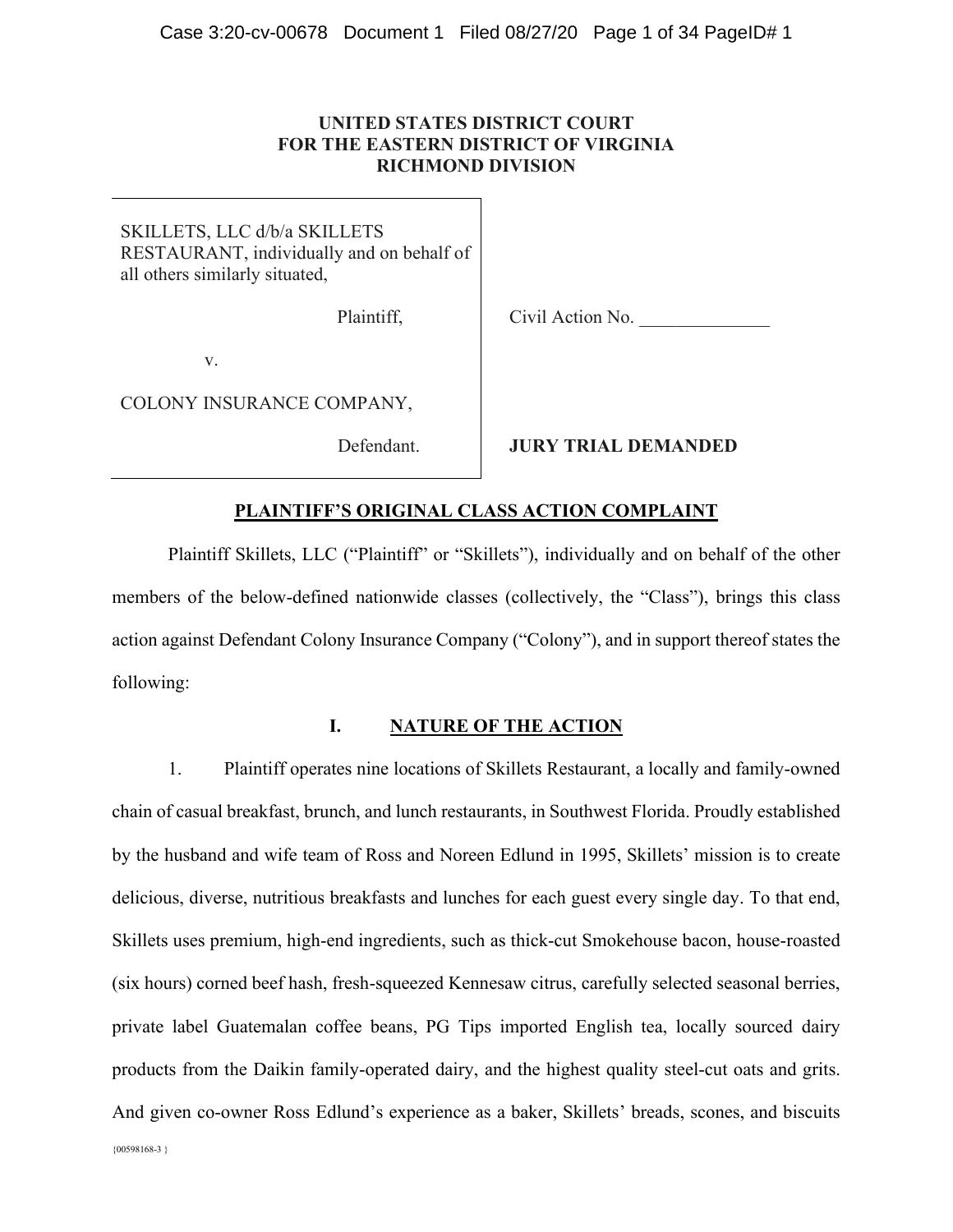#### Case 3:20-cv-00678 Document 1 Filed 08/27/20 Page 2 of 34 PageID# 2

are all house-baked using his very own recipes, and their pancake and waffle batters are also Ross's creations and are always made from scratch. What also sets Skillets apart is its excellent service, which exudes a passion to please. In fact, many of its 319 employees have work with Skillets for 20 years. Over the years, Skillets has regularly earned positive reviews in the media, as well as on social media sites such as Yelp, Facebook, and Google.

2. To protect its business in the event that it suddenly had to suspend operations for reasons outside of its control, and/or to prevent property damage, Plaintiff purchased insurance coverage from Colony, including Specialty Property Coverage through a Business Income (and Extra Expense) Policy, as set forth in Colony's Business Income (and Extra Expense) Form (Form  $CP$  00 30 06 07) ("Business Income Form").

3. Colony's Business Income Form provides "Business Income" coverage, which promises to pay for loss due to the necessary suspension of operations following damage to property up to the time that business operations are resumed.

4. Colony's Business Income Form also provides "Civil Authority" coverage, which promises to pay for actual loss of Business Income and necessary Extra Expense caused by the action of a civil authority that prohibits access to the described premises.

5. Colony's Business Income Form also provides "Extended Business Income" coverage for additional loss of Business Income sustained after business operations are resumed and until the earlier of either (a) business income returns to the previous level had no physical loss or damage occurred, or (b) thirty days.

6. Colony's Business Income Form also provides "Extra Expense" coverage, which promises to pay the expense incurred to minimize the suspension of business and to continue operations.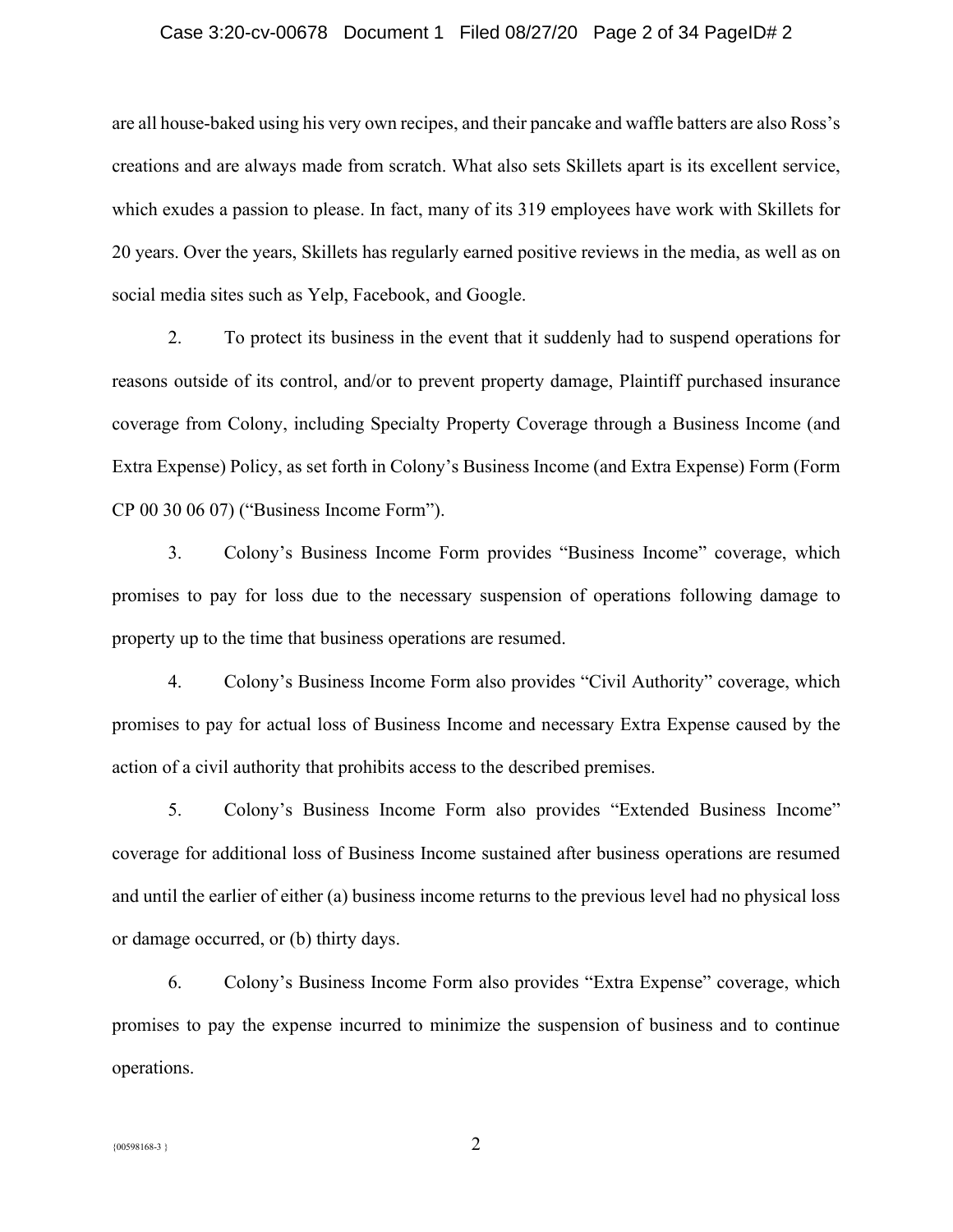#### Case 3:20-cv-00678 Document 1 Filed 08/27/20 Page 3 of 34 PageID# 3

7. Colony's Business Income Form, under a section entitled "Duties in the Event of Loss or Damage" mandates that Colony's insured "must see that the following are done in the event of loss or damage to Covered Property," including, (i) "Give us prompt notice of the direct physical loss or damage," (ii) "Include a description of the property involved," (iii) "As soon as possible, give us a description of how, when and where the direct physical loss or damage occurred," and (iv) "Take all reasonable steps to protect the Covered Property from further damage, and keep a record of your expenses necessary to protect the Covered Property, for consideration in the settlement of the claim."

8. Unlike many policies that provide Business Income (also referred to as "business" interruption") coverage, Colony's Business Income Form does not include, and is not subject to, any exclusion for losses caused by viruses or communicable diseases.

9. Skillets was forced to suspend or reduce business at its restaurants due to COVID-19 (a.k.a. the "coronavirus" or "SARS-CoV-2") and the resultant Executive Orders issued by the Governor of Florida mandating the closure of businesses like Skillets for on-site services, as well as in order to take necessary steps to prevent further damage and minimize the suspension of business and continued operations.

10. The presence of COVID-19 on property damages the property. It makes it unsafe. It causes sickness. Because Skillets Restaurants are frequented by many people, COVID-19 and SARS-CoV-2 were no doubt present at Skillets and infested property surfaces causing physical loss or damage to covered property.

11. Moreover, due to COVID-19, Plaintiff's nine Skillets properties have suffered direct physical loss and damage under the plain meaning of those words. COVID-19 has impaired Plaintiff's property by making it unusable in the way that it had been used before COVID-19.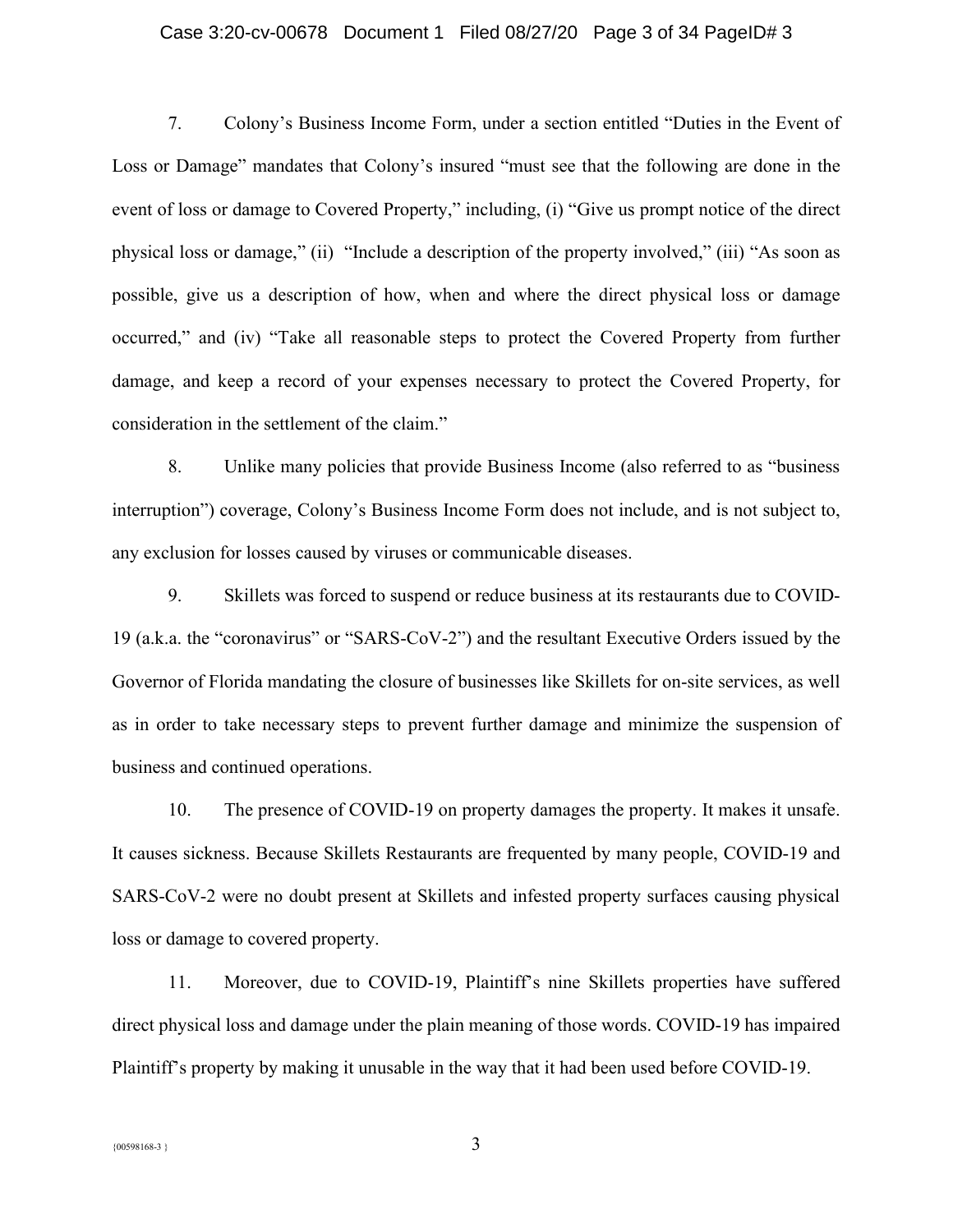#### Case 3:20-cv-00678 Document 1 Filed 08/27/20 Page 4 of 34 PageID# 4

12. Instead of being able to pack in patrons to their restaurants, from March 20 to May 3, 2020, Skillets could, at most, only serve takeout, which resulted in Skillets realizing only 10 percent of its usual business income. Starting on May 4, 2020, local and state authority authorized businesses including Skillets to resume in-person dining to a limited number of customers at any one time, provided that tables are spaced for six feet social distancing. Skillets was allowed to reopen at 25 percent capacity on May 4, 2020, which was increased to 50 percent capacity starting on May 18, 2020. For Skillets to do otherwise would not only violate state executive orders and civil authorities, but it would also lead to the emergence or reemergence of COVID-19 at the Skillets restaurants and in the community at large. Until COVID-19 was brought even slightly under control, even such limited use as this was not possible.

13. The loss is "direct." Skillets is not, for example, asking Colony to reimburse Skillets after someone obtained a judgment against Skillets for getting them sick. Rather, Skillets directly lost the functionality of its restaurant properties for business purposes due to COVID-19 because of the outbreak and presence of the virus

14. The loss is "physical." The physical space of Skillets' restaurant properties is unable to function in the manner in which it had previously functioned. The probability of illness prevents the functioning of the physical space in the same way that, on a rainy day, an open roof caused by a tornado would make the interior space of a business unusable.<sup>1</sup> In addition, property

<sup>1</sup> Note that Skillets is not seeking recovery for its loss of use. Skillets is seeking coverage for its loss of business income. Here's an example that drives home the difference: Some law firms have been unable to use their office space because of COVID-19, but nevertheless, the law firms' business income has increased and they have faced no loss of business income. A claim by such a law firm for not being able to use its office space would be a "loss of use" claim. The law firm would have no loss of business income claim. Here, Skillets' business at its restaurants has decreased because of the impairment of its business space, and Skillets is seeking the loss of business income under the business interruption coverage of its property insurance policy.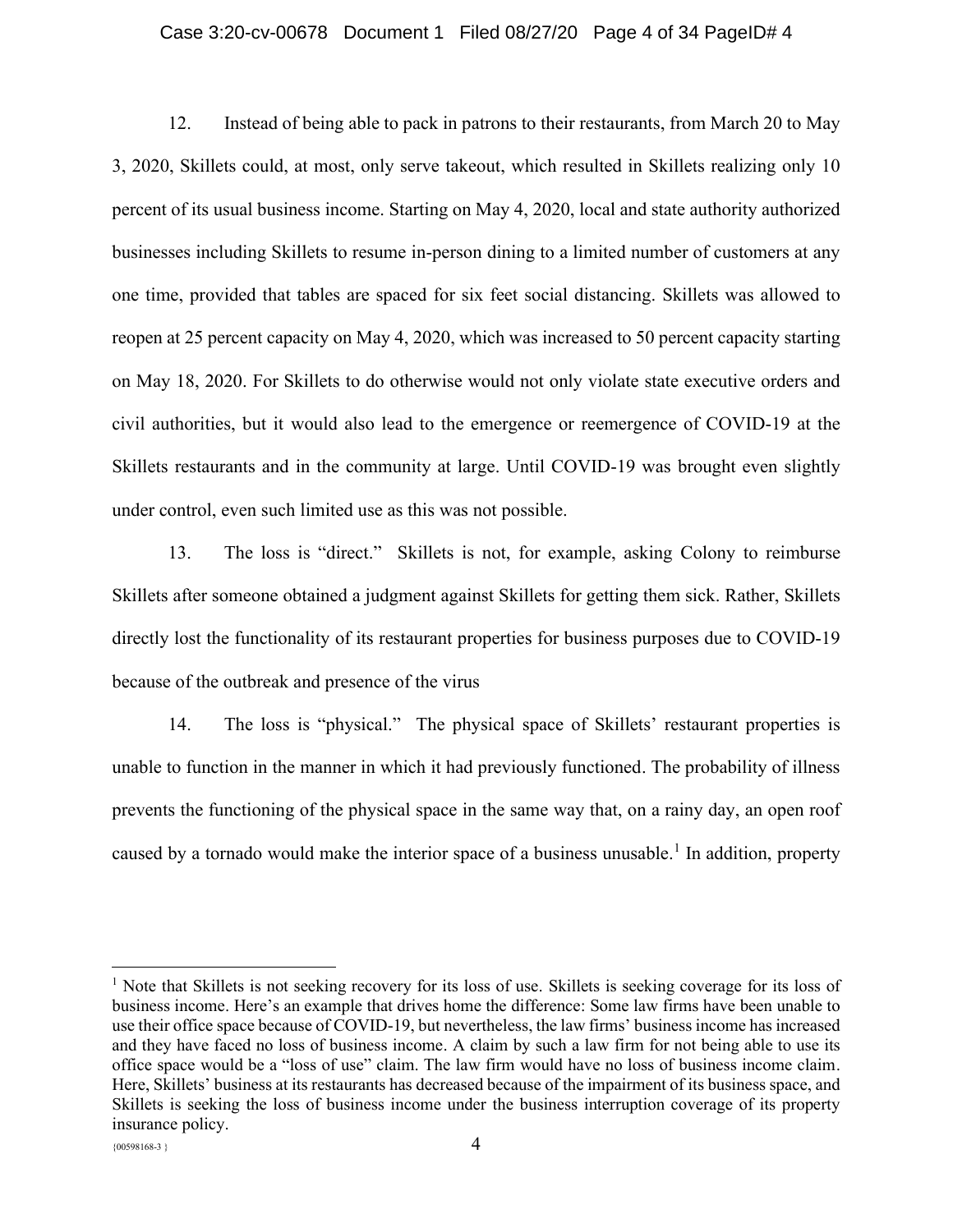#### Case 3:20-cv-00678 Document 1 Filed 08/27/20 Page 5 of 34 PageID# 5

surfaces have been infested. People came into Skillets; people breathed the air; people's respiration sent COVID-19 infested droplets flying throughout the property and onto property surfaces.

15. The loss is a "loss." Skillets has lost the use and function of physical space. While its properties could once accommodate many, now they can physically only accommodate a fraction of the number of customers.

16. Colony has, on a widescale and uniform basis, refused to pay its insureds under its Business Income, Civil Authority, Extended Business Income, Extra Expense, and Sue and Labor coverages for losses suffered due to COVID-19, any executive orders by civil authorities that have required the necessary suspension of business, and any efforts to prevent further property damage or to minimize the suspension of business and continue operations. Indeed, Colony has advised Plaintiff that it cannot submit a claim under its Colony insurance policy because it has "determined" there is no coverage for the reported claim under the terms of the Policy.´ *See* Exhibit A.

#### **II. JURISDICTION AND VENUE**

17. This Court has jurisdiction over this action pursuant to 28 U.S.C. § 1332(d) because Plaintiff and Defendant are citizens of different states, and because (a) the Class consists of at least 100 members, (b) the amount in controversy exceeds \$5,000,000 exclusive of interest and costs, and (c) no relevant exceptions apply to this claim.

18. Venue is proper in this District under 28 U.S.C. § 1391 because Defendant resides in this district and a substantial portion of the acts and conduct giving rise to the claims occurred within the District.

#### **III. PARTIES**

19. Plaintiff Skillets, LLC d/b/a Skillets Restaurant is a Florida limited liability company with its principal places of business in Bonita Springs, Florida. Plaintiff owns and operates nine Skillets Restaurant locations in Southwest Florida.

{00598168-3 } 5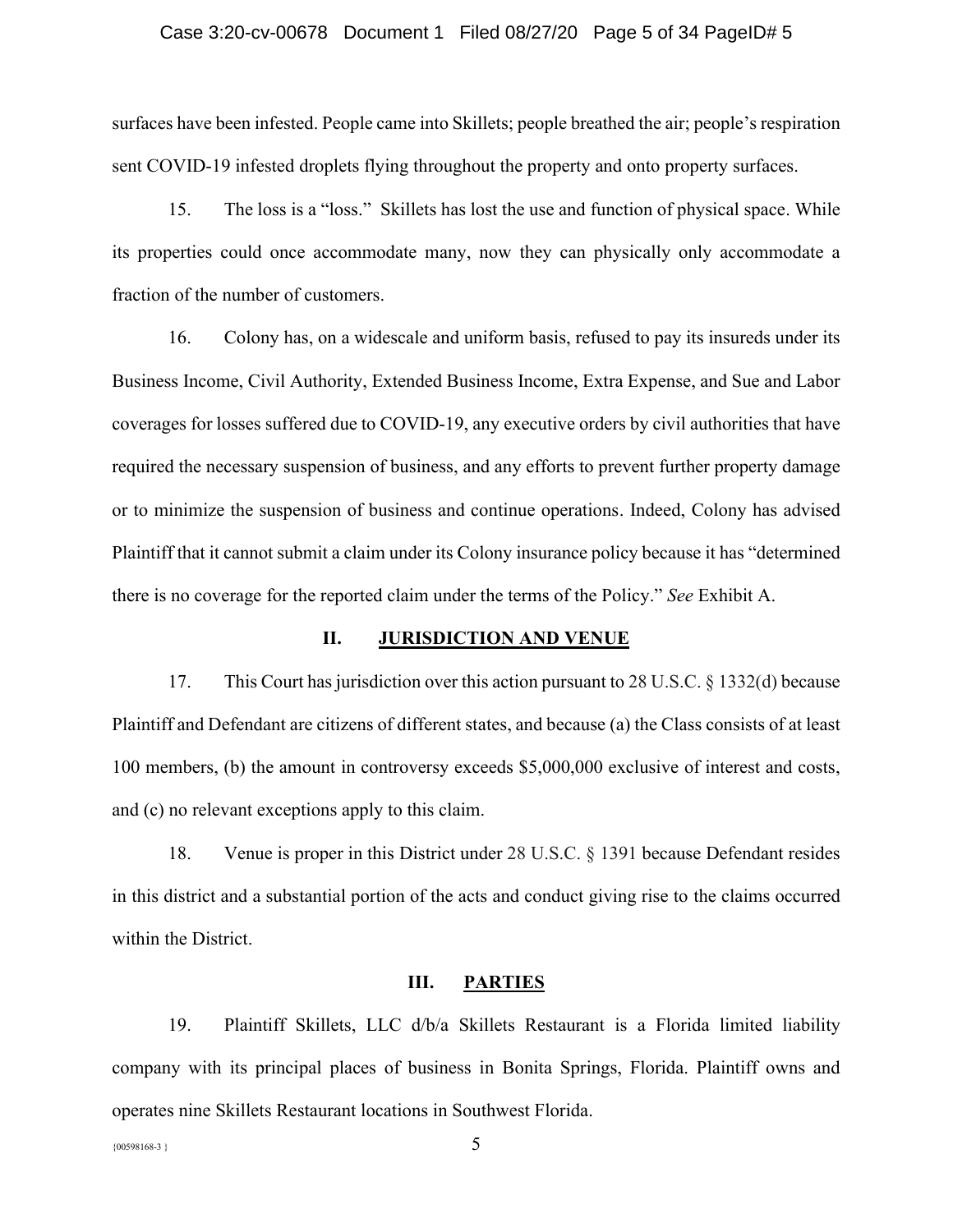#### Case 3:20-cv-00678 Document 1 Filed 08/27/20 Page 6 of 34 PageID# 6

20. Defendant Colony Insurance Co. is a corporation organized under the laws of the State of Virginia, with its principal place of business in Richmond, Virginia. It is authorized to write, sell, and issue insurance policies providing property and business income coverage in all 50 states, the District of Columbia, and the U.S. Virgin Islands. Colony may be served with process through its registered agent, Corporation Service Company, 100 Shockoe Slip Fl 2, Richmond, VA, 23219. At all times material hereto, Colony conducted and transacted business through the selling and issuing of insurance policies within all 50 states, the District of Columbia, and the U.S. Virgin Islands, including, but not limited to, selling and issuing property and business coverage to Skillets and the other class members.

## **IV. FACTUAL BACKGROUND**

#### *A. The Business Income Form Protecting Skillets*

21. In return for the payment of a premium, Colony issued Policy No. 101 CP 0113119- 01 to Skilletsfor a policy period of December 28, 2019 to December 28, 2020, including a Business Income Form. Policy No. 101 CP 0113119-01 is attached hereto as Exhibit B. Skillets has performed all of its obligations under Policy No. 101 CP 0113119-01, including the payment of premiums. The Covered Properties, with respect to the Business Income Form are:

- (i) Skillets-Strand 5628 Strand Blvd. Naples, FL 34110
- (ii) Skillets-Venice 4115 Tamiami Trl. S. Venice, FL 34293
- (iii) Skillets-Fort Myers 13300 S. Cleveland Ave. Fort Myers, FL 33907
- (iv) Skillets-North Naples 5461 Airport-Pulling Rd. N. Naples, FL 34109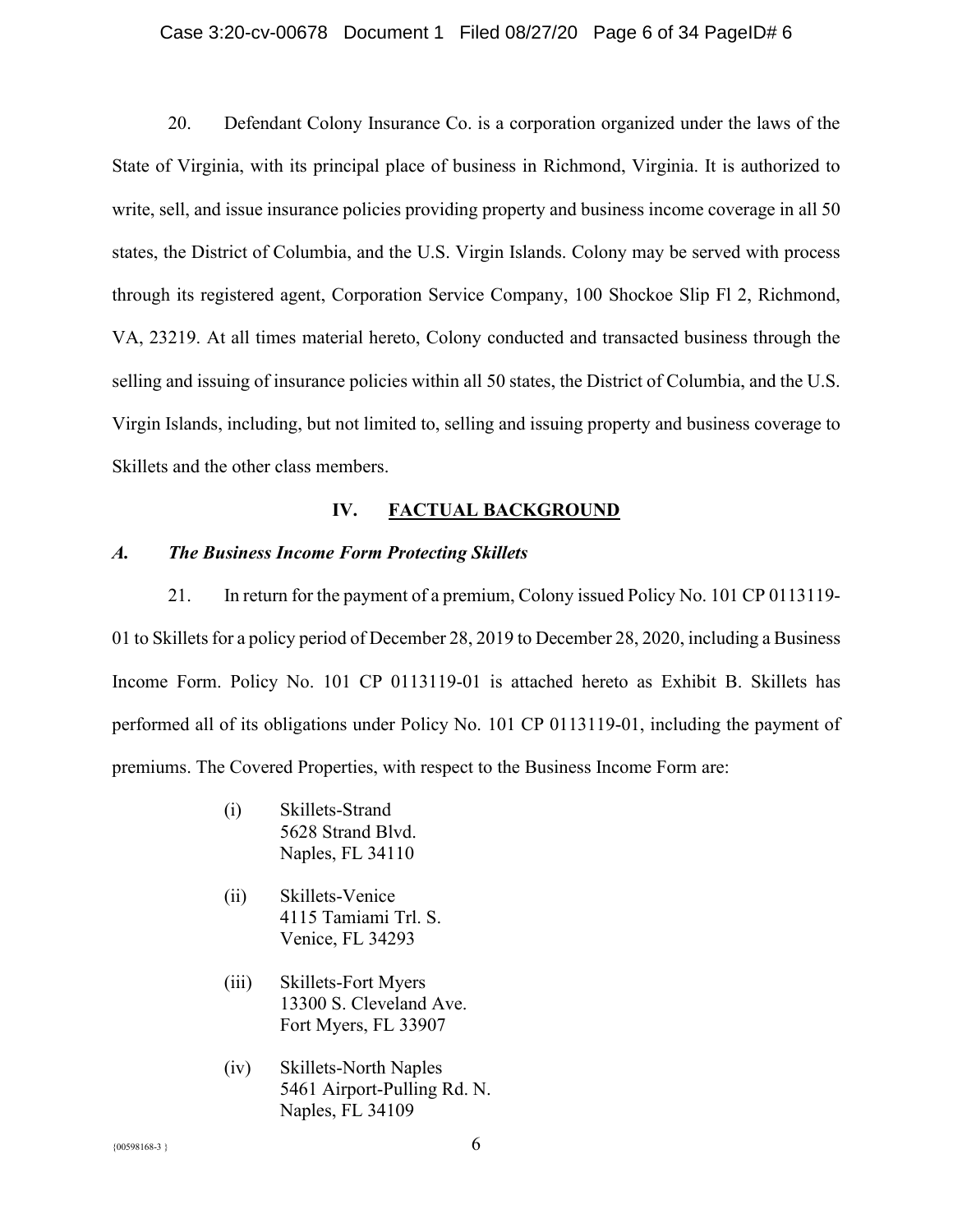- (v) Skillets-University Village 10950 Eagle Village Dr. Unit 330-C Fort Myers, FL 33913
- (vi) Skillets-Parkshore 4170 Tamiami Trl. N. Naples, FL 34103
- (vii) Skillets-Bonita Springs 9174 Bonita Beach Road SE Bonita Springs, FL 34135
- (viii) Skillets-Lely 7711 Collier Blvd. Unit 101 Naples, FL 34114
- (ix) Skillets-Pavilion 847 Vanderbilt Beach Road Naples, FL 34108

22. In many parts of the world, property insurance is sold on a specific peril basis. Such policies cover a risk of loss if that risk of loss is specifically listed (e.g., hurricane, earthquake, H1N1, etc.). Most property policies sold in the United States, however, including those sold by Colony, are all-risk property damage policies. These types of policies cover all risks of loss except for risks that are expressly and specifically excluded. Pursuant to Skillets' Business Income coverage, under a form (No. CP 10 30 06 07) entitled "Causes of Loss  $-$  Special Form," Colony agreed to cover and pay for all "direct physical loss" "unless the loss" was "excluded" or "limited" by the Causes of Loss – Special Form.

23. In the Causes of Loss – Special Form, Colony did not exclude or limit coverage for losses from viruses and/or pandemics.

24. Losses due to COVID-19 are a Covered Cause of Loss under the Colony Causes of Loss – Special Form and the Business Income Form.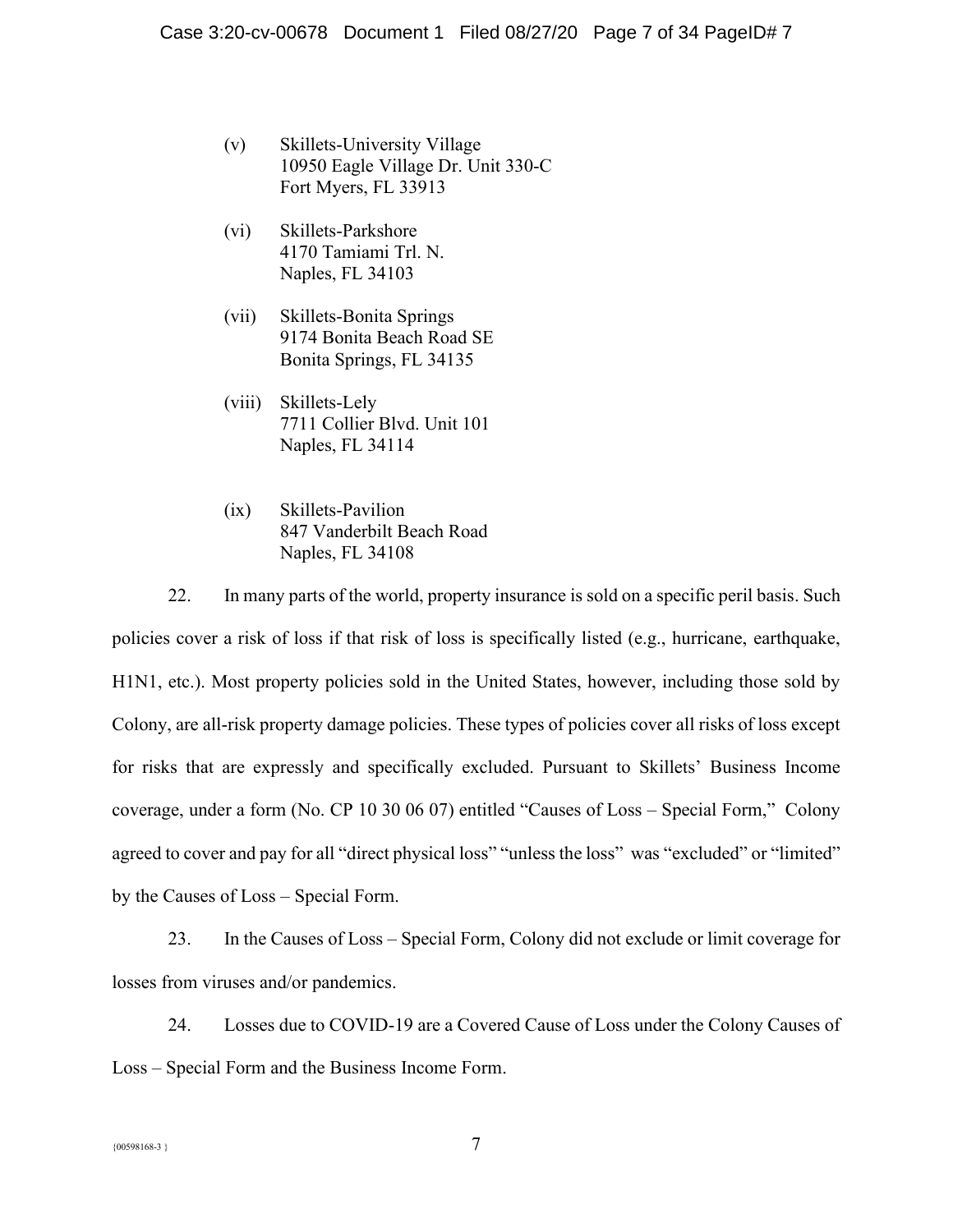#### Case 3:20-cv-00678 Document 1 Filed 08/27/20 Page 8 of 34 PageID# 8

25. In the Business Income Form, Colony agreed to pay for its insureds' actual loss of Business Income sustained due to the necessary "suspension of [their] 'operations'" during the " period of restoration" caused by direct physical loss or damage."

26. **Business Income**" under the policy means the "Net Income (Net Profit or Loss) before income taxes) that would have been earned or incurred" and "[c]ontinuing normal operating expenses incurred, including payroll."

27. Plaintiff and the other Class members' Covered Property suffered direct physical loss or damage. Due to COVID-19, their Covered Property has become unsafe, and thus does not function, for its intended purpose. Their Covered Properties' business functions have been impaired. If they were to conduct business as usual, the COVID-19 disease and virus would spread among customers, staff and people they contact; many people would get sick; several would require hospitalization; and some would likely die. . This is not a non-physical or remote loss such as one occasioned by a breach of contract, loss of a market, or the imposition of a governmental penalty.

28. The presence of virus or disease, as happened here by the very nature of a pandemic's effect on places where people congregate, can constitute physical damage to property, as the insurance industry has recognized since at least 2006. When preparing so-called "virus" exclusions to be placed in some policies, but not others, the insurance industry drafting arm, ISO, circulated a statement to state insurance regulators that included the following:

Disease-causing agents may render a product impure (change its quality or substance), or enable the spread of disease by their presence on interior building surfaces or the surfaces of personal property. When disease-causing viral or bacterial contamination occurs, potential claims involve the cost of replacement of property (for example, the milk), cost of decontamination (for example, interior building surfaces), and business interruption (time element) losses. Although building and personal property could arguably become contaminated (often temporarily) by such viruses and bacteria, the nature of the property itself would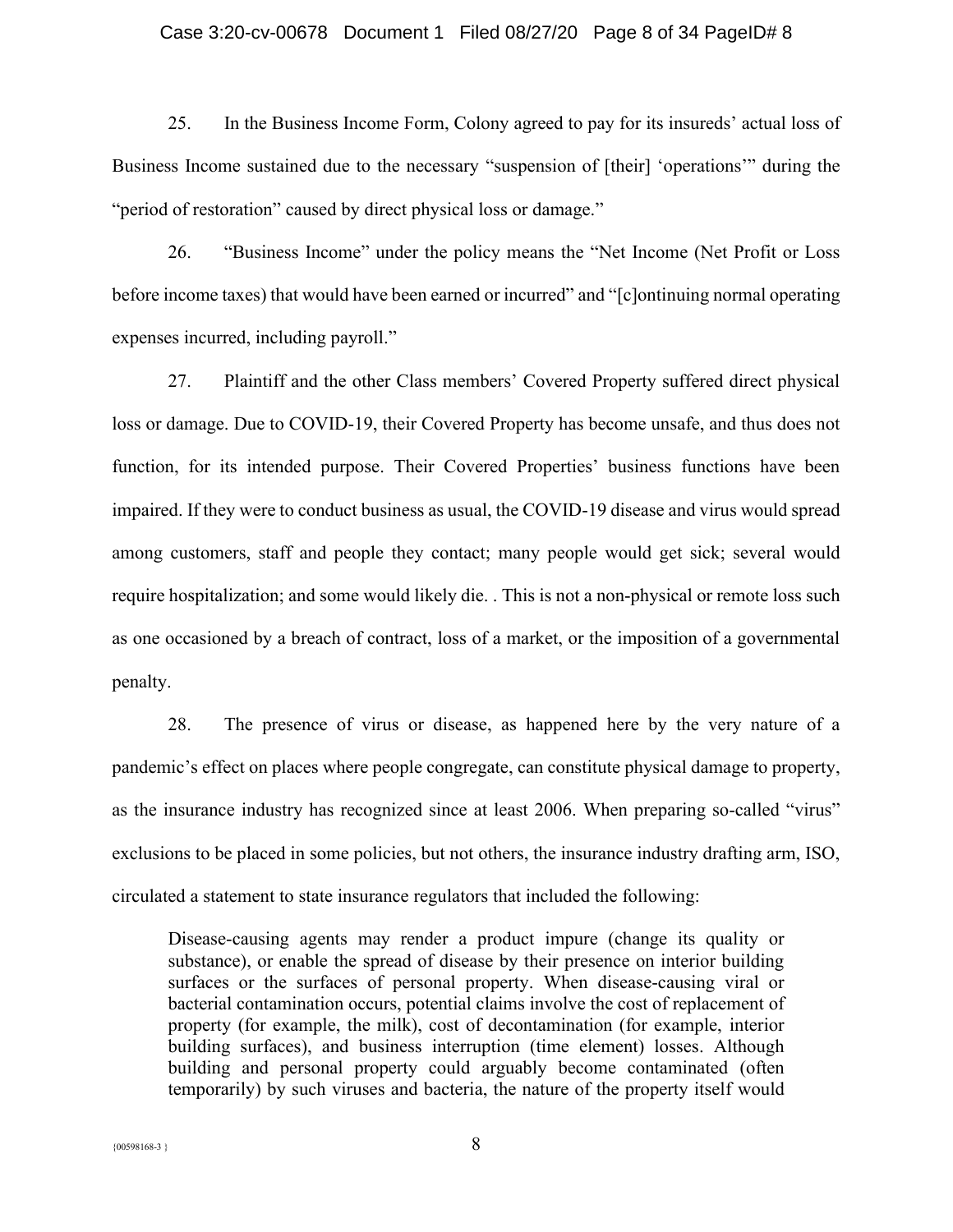#### Case 3:20-cv-00678 Document 1 Filed 08/27/20 Page 9 of 34 PageID# 9

have a bearing on whether there is actual property damage. An allegation of property damage may be a point of disagreement in a particular case.

29. Colony's Business Income Form also provides "Civil Authority" coverage, which promises to pay its insureds "for the actual loss of Business Income [they] sustain and necessary Extra Expense caused by action of civil authority that prohibits access to the described premises that prohibits access to the described premises . . . as a result of the damage, and . . . taken in response to dangerous physical conditions resulting from the damage or continuation of the Covered Cause of Loss that caused the damage.´

30. COVID-19 caused damage to property at and near Plaintiff's Covered Property and the Covered Property of the other Class Members in the same manner described above that it did with Plaintiff's Covered Property.

31. In the Business Income Form, Colony also agreed to pay necessary Extra Expense that its insureds incur during the "period of restoration" that the insureds would not have incurred if there had been no direct physical loss or damage to the described premises. "Extra Expense" means expenses necessary expenses [its insureds] incur during the period of restoration that [they] would not have incurred if there had been no direct physical loss or damage to property caused by or resulting from a Covered Cause of Loss.´

32. Colony's Business Income Form also provides "Extended Business Income" coverage for additional loss of Business Income sustained after business "operations are resumed" and until the earlier of either (a) the date that business operations are restored to "the level which would generate the business income amount that would have existed if no direct physical loss or damage had occurred," or (b) thirty days.

33. Colony's Business Income Form, under a section entitled "Duties in the Event of Loss or Damage" mandates that Colony's insured "must see that the following are done in the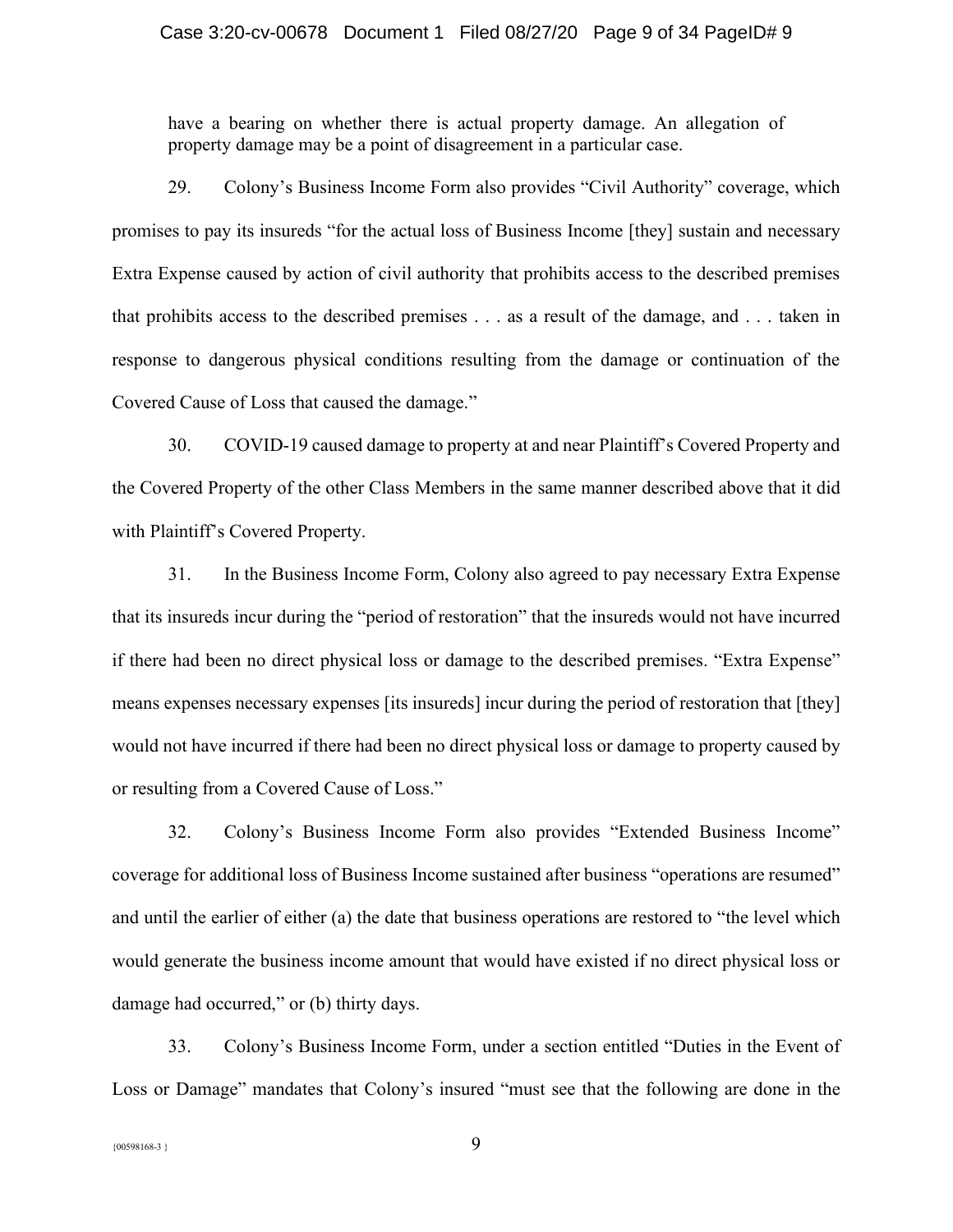#### Case 3:20-cv-00678 Document 1 Filed 08/27/20 Page 10 of 34 PageID# 10

event of loss or damage to Covered Property," including, (i) "Give us prompt notice of the direct physical loss or damage," (ii) "Include a description of the property involved," (iii) "As soon as possible, give us a description of how, when and where the direct physical loss or damage occurred," and (iv) "Take all reasonable step to protect the Covered Property from further damage, and keep a record of your expenses necessary to protect the Covered Property, for consideration in the settlement of the claim." This type of coverage has historically been known as "sue and labor" coverage or a "sue and labor" provision, and property policies have long provided coverage for these types of expenses.

34. Losses caused by COVID-19 and the related orders issued by local, state, and federal authorities triggered the Business Income, Extra Expense, Civil Authority, Extended Business Income, and Sue and Labor provisions of the Colony policy.

## *B. The Covered Cause of Loss*

35. The threat of and presence of COVID-19 with respect to other property has caused civil authorities throughout the country, including civil authorities with jurisdiction over Plaintiff's business, to issue orders requiring the suspension of business at a wide range of establishments (the "Closure Orders").

#### **1. The COVID-19 Pandemic**

36. According to the CDC, "COVID-19 is caused by a coronavirus called SARS-CoV-2. Coronaviruses are a large family of viruses that are common in people and [many] different species of animals, including camels, cattle, cats, and bats. Rarely, animal coronaviruses can infect people and then spread between people.<sup> $2$ </sup> "The virus that causes COVID-19 is thought to spread mainly from person to person, mainly through respiratory droplets produced when an infected person coughs or sneezes. These droplets can land in the mouths or noses of people who are nearby

<sup>&</sup>lt;sup>2</sup> https://www.cdc.gov/coronavirus/2019-ncov/faq.html#Coronavirus-Disease-2019-Basics. All websites last visited June 28, 2020.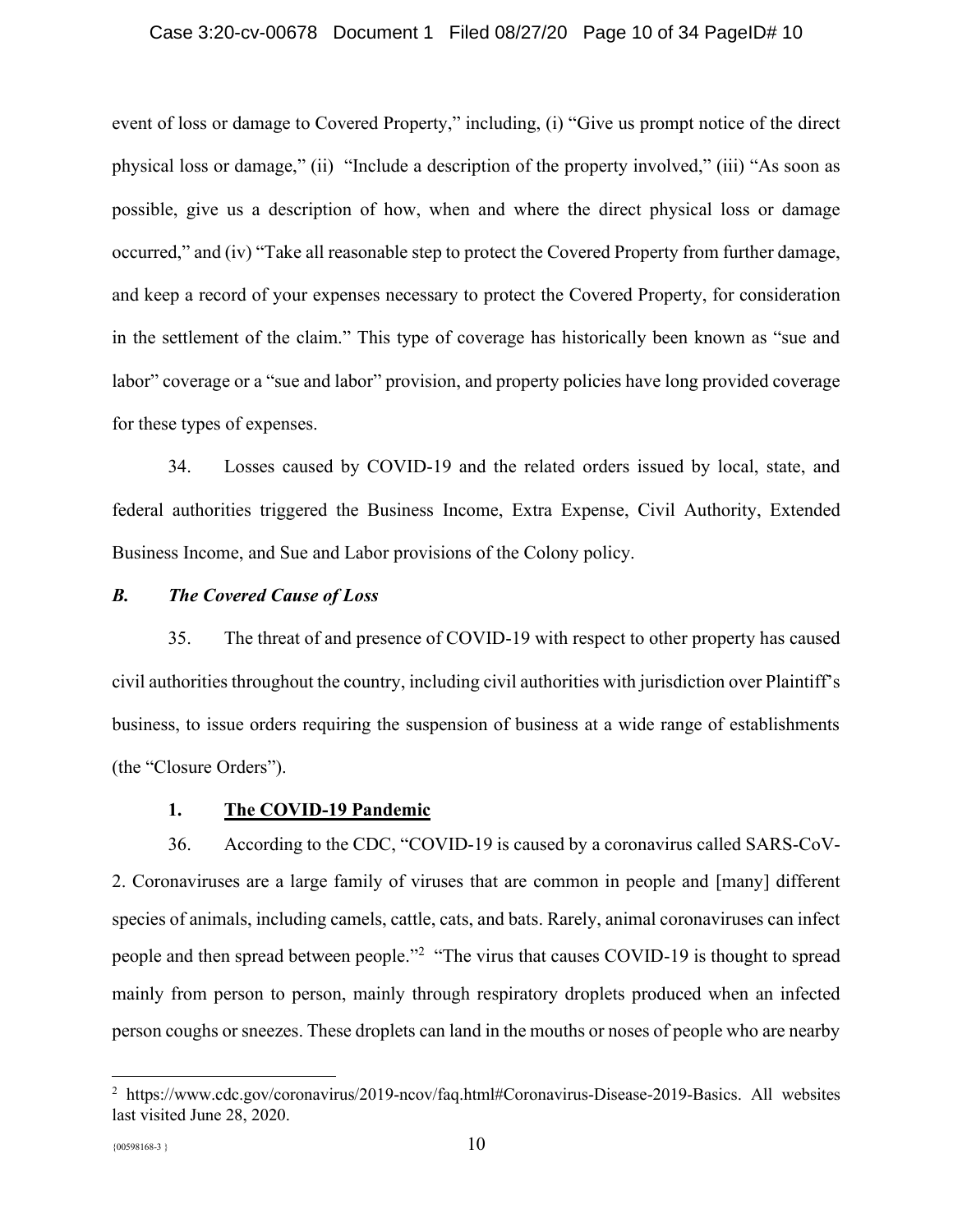#### Case 3:20-cv-00678 Document 1 Filed 08/27/20 Page 11 of 34 PageID# 11

or possibly be inhaled into the lungs. Spread is more likely when people are in close contact with one another (within about 6 feet). $\frac{3}{3}$ 

37. "It may be possible that a person can get COVID-19 by touching a surface or object that has the virus on it and then touching their own mouth, nose, or possibly their eyes.<sup>34</sup> A scientific study investigating the stability of COVID-19 in different environmental conditions found that, following COVID-19 contamination, the virus could be detected hours later for tissues and paper, days later for wood, cloth and glass, or even a week later for stainless steel and plastic.<sup>5</sup> All of those materials are present at Skillets Restaurants.

## **2. The Florida Closure Orders**

38. On March 1, 2020, Florida Governor Ron DeSantis issued Executive Order 20-51, which directed the Florida Department of Health to issue a Public Health Emergency.

39. Also on March 1, 2020, the Florida Surgeon General and State Health Officer declared that a Public Health Emergency exists in the State of Florida as a result of COVID-

19.

40. On March 9, 2020, Governor DeSantis issued Executive Order 20-52 declaring a state of emergency for the entire State of Florida as a result of COVID-19.

41. On March 17, 2020, Governor DeSantis issued Executive Order 20-68 restricting bars, pubs, and nightclubs from selling alcohol and ordered every restaurant to limit its occupancy to 50 percent of its current building occupancy and abide by the CDC's "social distancing" guidelines.

<sup>3</sup> *Id*.

<sup>4</sup> https://www.cdc.gov/coronavirus/2019-ncov/prevent-getting-sick/how-covid-spreads.html.

<sup>&</sup>lt;sup>5</sup> See Alex W.H. Chin, et al., "Stability of SARS-CoV-2 in different environmental conditions," The Lancet Microbe (April 2, 2020), available at https://doi.org/10.1016/S2666-5247(20)30003-3.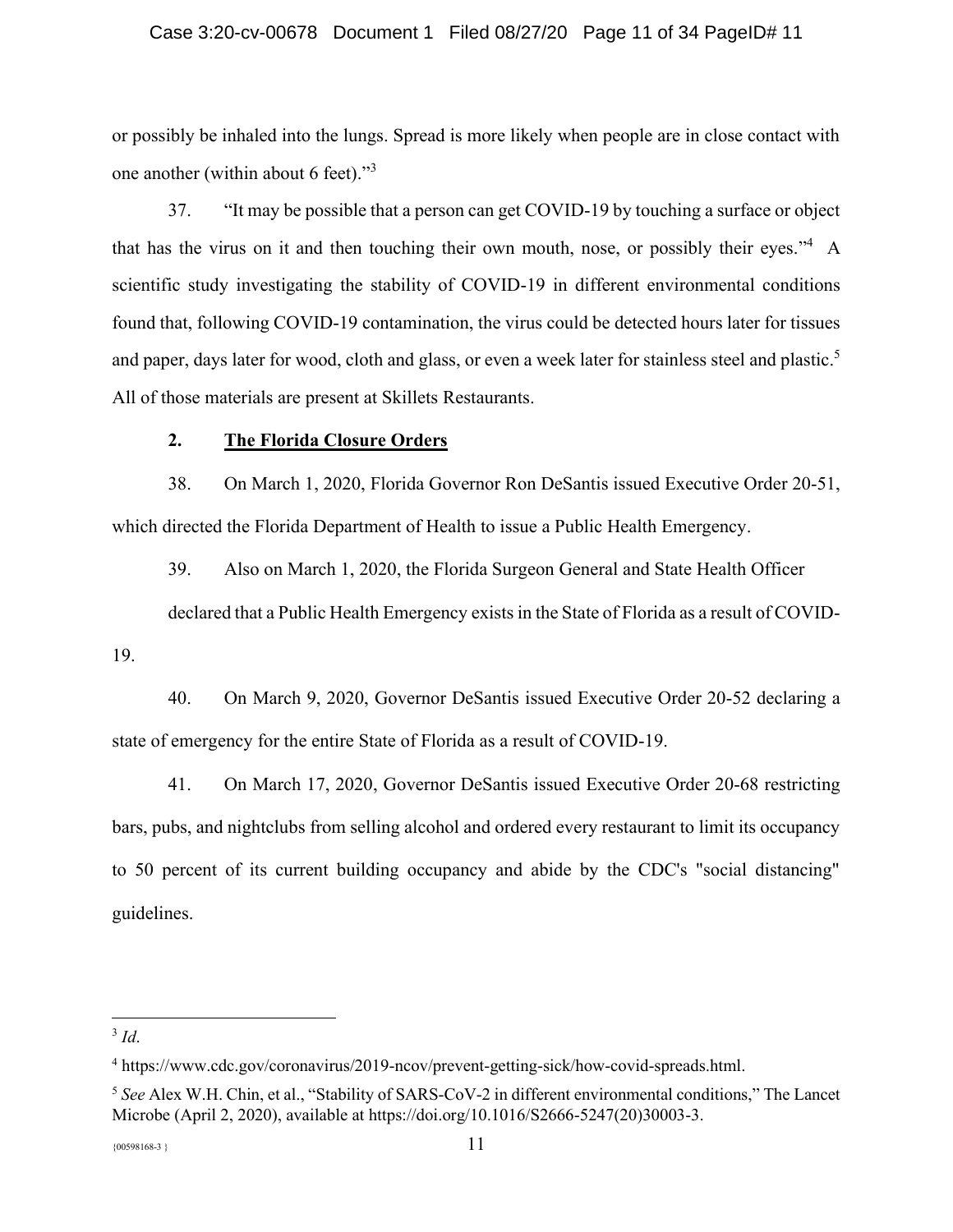42. On March 20, 2020, Governor DeSantis issued Executive Order 20-71, which closed all gyms and ordered all restaurants and bars to suspend on-premises food and alcohol consumption for customers, while allowing such establishments to only provide delivery or takeout services.

43. On April 1, 2020, Governor DeSantis issued a statewide stay at home order through Executive Orders 20-91 and 20-92, which closed all gyms and ordered all restaurants and bars to suspend on-premises food and alcohol consumption for customers, while allowing such establishments to only provide delivery or take-out services.

44. On April 29, 2020, Governor DeSantis issued Executive Order 20-112 commencing the initial Phase l of Florida's reopening plan, which, effective as of May 4, 2020, allowed restaurants to reopen for in-person dining at 25 percent capacity.

45. May 15, 2020, Governor DeSantis issued Executive Order 20-123 initiating the full Phase l of Florida's reopening plan, which, effective as of May 18, 2020, allowed restaurants to increase their in-person dining capacity to 50 percent.

### **3. The Impact of COVID-19 and the Closure Orders**

46. The threat and presence of COVID-19 caused "direct physical loss of or damage to" each "Covered Property" under the Plaintiff's and Class Members' policies, by impairing the function of, infesting, causing loss and damaging the Covered Property, and by causing necessary suspension of operations during a period of restoration.

47. The Closure Orders, including the issuance of Florida Executive Order Nos. 20-51, 20-52, 20-68, 20-71, 20-91, 20-92, 20-112 and 20-123 prohibited access to Plaintiff's and the other Class Members' Covered Property, and the area immediately surrounding Covered Property, in response to dangerous physical conditions described above resulting from a Covered Cause of Loss.

```
{12}
```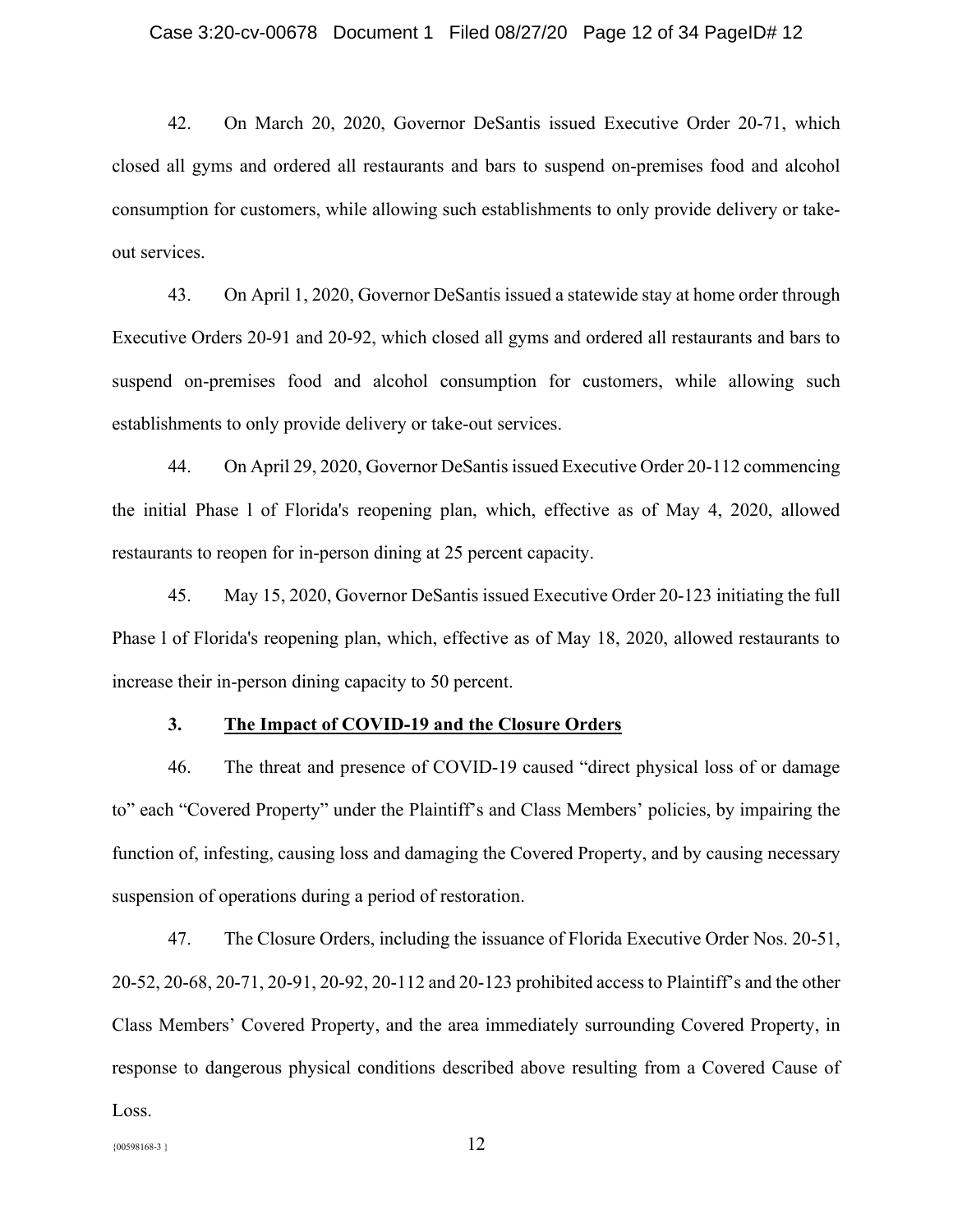#### Case 3:20-cv-00678 Document 1 Filed 08/27/20 Page 13 of 34 PageID# 13

48. As a result of the presence of COVID-19 and the Closure Orders, Plaintiff and the other Class members lost Business Income and incurred Extra Expense.

49. On June 22, 2020 and July 13, 2020, Skillets attempted to submit a claim to Colony under Plaintiff's policy.

50. On July 17, 2020, Colony advised Plaintiff that it cannot submit a claim under its Colony insurance policy because Colony "determined there is no coverage for the reported claim under the terms of the Policy.´ *See* Exhibit A.

51. Indeed, Colony has, on a widescale basis with many if not all of its insureds, refused to provide Business Income, Extra Expense, Civil Authority, Extended Business Income, or Sue and Labor coverage due to COVID-19 and the resultant executive orders by civil authorities that have mandated the suspension of business.

## **V. CLASS ACTION ALLEGATIONS**

52. Plaintiff brings this action pursuant to Rules 23(a), 23(b)(1), 23(b)(2), 23(b)(3), and 23(c)(4) of the Federal Rules of Civil Procedure, individually and on behalf of all others similarly situated.

53. Plaintiff seeks to represent nationwide classes defined as:

- All persons and entities that: (a) had Business Income coverage under a property insurance policy issued by Colony; (b) suffered a suspension of business related to COVID-19, at the premises covered by their Colony property insurance policy; (c) made, or attempted to make, a claim under their property insurance policy issued by Colony; and (d) were denied Business Income coverage, or otherwise told no covered loss existed, by Colony for the suspension of business resulting from the presence or threat of COVID-19 (the "Business Income Breach Class").
- $\bullet$  All persons and entities that: (a) had Civil Authority coverage under a property insurance policy issued by Colony; (b) suffered loss of Business Income and/or Extra Expense caused by action of a civil authority; (c) made, or attempted to make, a claim under their property insurance policy issued by Colony; and (d) were denied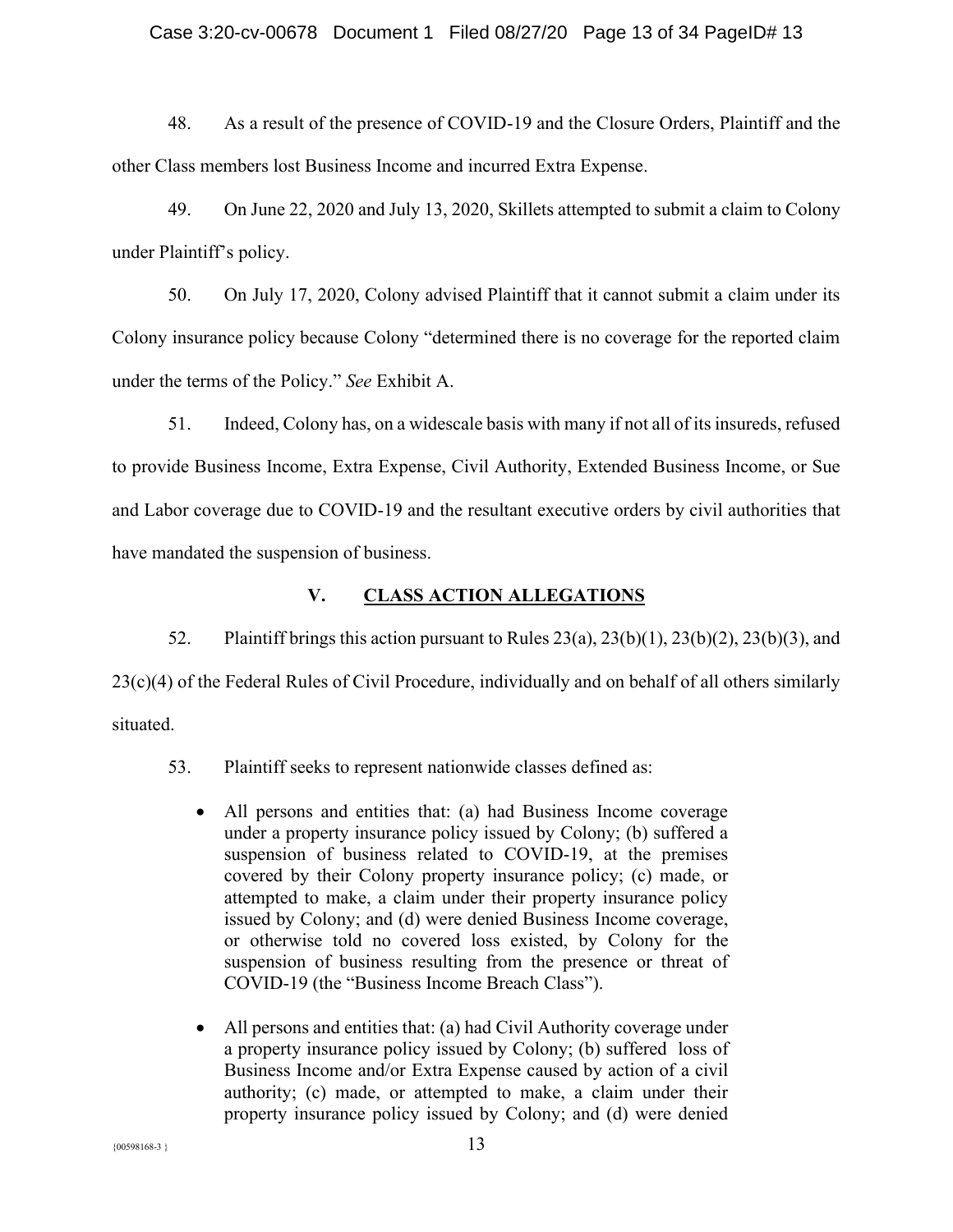Civil Authority coverage, or otherwise told that no covered loss existed, by Colony for the loss of Business Income and/or Extra Expense caused by a Closure Order (the "Civil Authority Breach  $Class$ ").

- $\bullet$  All persons and entities that: (a) had Extra Expense coverage under a property insurance policy issued by Colony; (b) sought to minimize the suspension of business in connection with COVID-19 at the premises covered by their Colony property insurance policy; (c) made, or attempted to make, a claim under their property insurance policy issued by Colony; and (d) were denied Extra Expense coverage, or otherwise told that no covered loss existed, by Colony despite their efforts to minimize the suspension of business caused by COVID-19 (the "Extra Expense Breach Class").
- All persons and entities that: (a) had Extended Business Income coverage under a property insurance policy issued by Colony; (b) suffered a suspension of business, caused by COVID-19, at the premises covered by their Colony property insurance policy; (c) made, or attempted to make, a claim under their property insurance policy issued by Colony; and (d) were denied Extended Business Income coverage, or otherwise told that no covered loss existed, by Colony for the suspension of business caused by COVID-19 (the "Extended Business Income Breach Class").
- All persons and entities that: (a) had a Sue and Labor provision under a property insurance policy issued by Colony; (b) sought to prevent property damage caused by COVID-19 by suspending or reducing business operations, at the premises covered by their Colony property insurance policy; (c) made, or attempted to make, a claim under their property insurance policy issued by Colony; and (d) were denied Sue and Labor coverage, or otherwise told that no covered loss existed, by Colony in connection with the suspension of business caused by COVID-19 (the "Sue and Labor Breach  $Class$ ").
- 54. Plaintiff also seeks to represent nationwide classes defined as:
	- All persons and entities with Business Income coverage under a property insurance policy and/or Business Income Policy issued by Colony that suffered a suspension of business due to COVID-19 at the premises covered by the business income coverage (the "Business Income Declaratory Judgment Class").
	- All persons and entities with Civil Authority coverage under a property insurance policy and/or Businessowner's Protector Policy issued by Colony that suffered loss of Business Income and/or Extra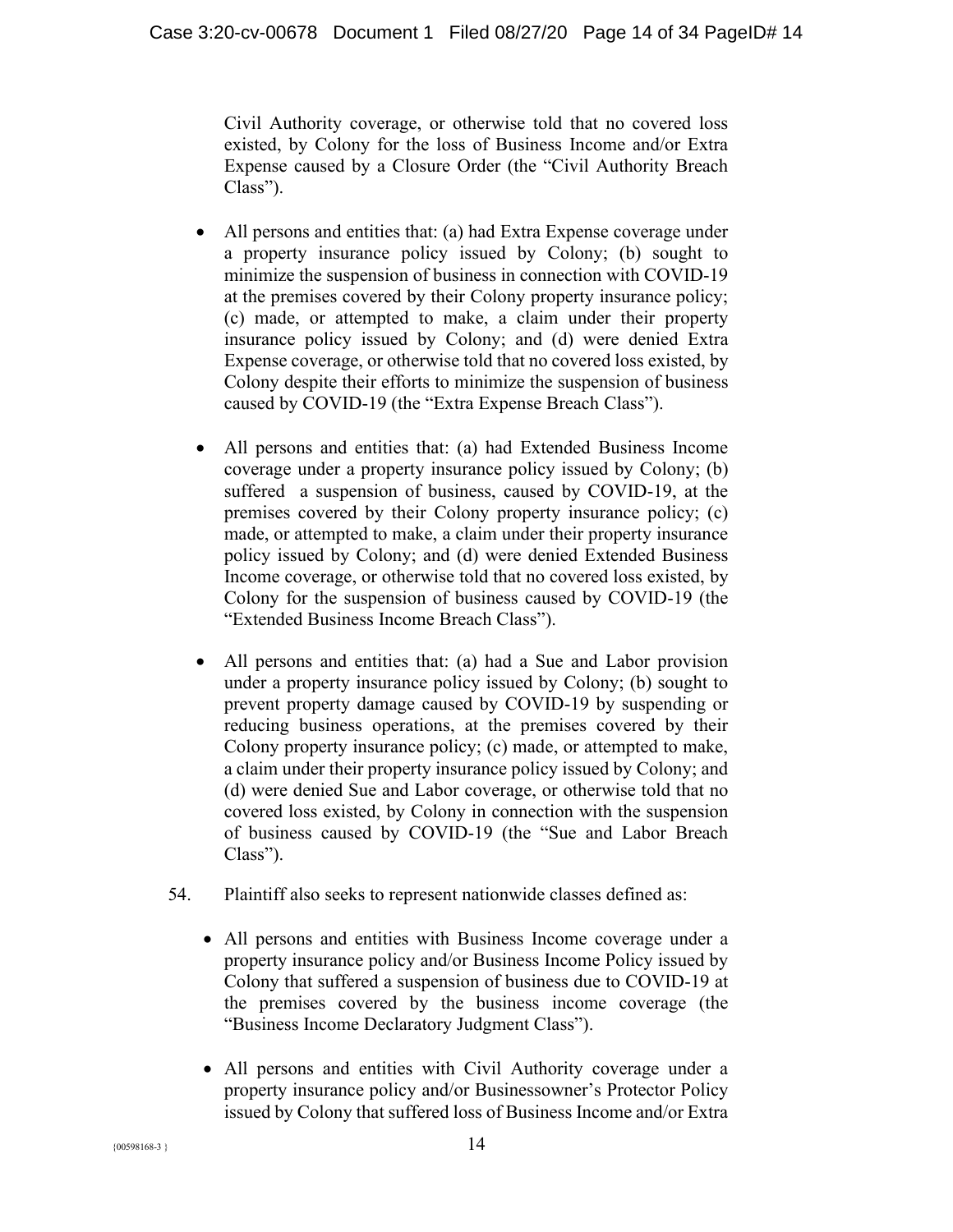Expense caused by a Closure Order (the "Civil Authority Declaratory Judgment Class").

- All persons and entities with Extra Expense coverage under a property insurance policy and/or Businessowner's Protector Policy issued by Colony that sought to minimize the suspension of business in connection with COVID-19 at the premises covered by their Colony property insurance policy (the "Extra Expense Declaratory Judgment Class").
- All persons and entities with Extended Business Income coverage under a property insurance policy issued by Colony that suffered a suspension of business, caused by COVID-19, at the premises covered by their Colony property insurance policy (the "Extended" Business Income Declaratory Judgment Class"
- All persons and entities with a Sue and Labor provision under a property insurance policy and/or Businessowner's Protector Policy issued by Colony that sought to prevent property damage caused by COVID-19 by suspending or reducing business operations at the premises covered by their Colony property insurance policy (the "Sue and Labor Declaratory Judgment Class").
- 55. Excluded from each defined Class is Defendant and any of its members, affiliates,

parents, subsidiaries, officers, directors, employees, successors, or assigns; governmental entities; and the Court staff assigned to this case and their immediate family members. Plaintiff reserves the right to modify or amend each of the Class definitions, as appropriate, during the course of this litigation.

56. This action has been brought and may properly be maintained on behalf of each

Class proposed herein under the criteria of Rule 23 of the Federal Rules of Civil Procedure.

57. **Numerosity—Federal Rule of Civil Procedure 23(a)(1).** The members of each defined Class are so numerous that individual joinder of all Class members is impracticable. While Plaintiff is informed and believes that there are thousands of members of each Class, the precise number of Class members is unknown to Plaintiff but may be ascertained from Defendant's books and records. Class members may be notified of the pendency of this action by recognized, Court-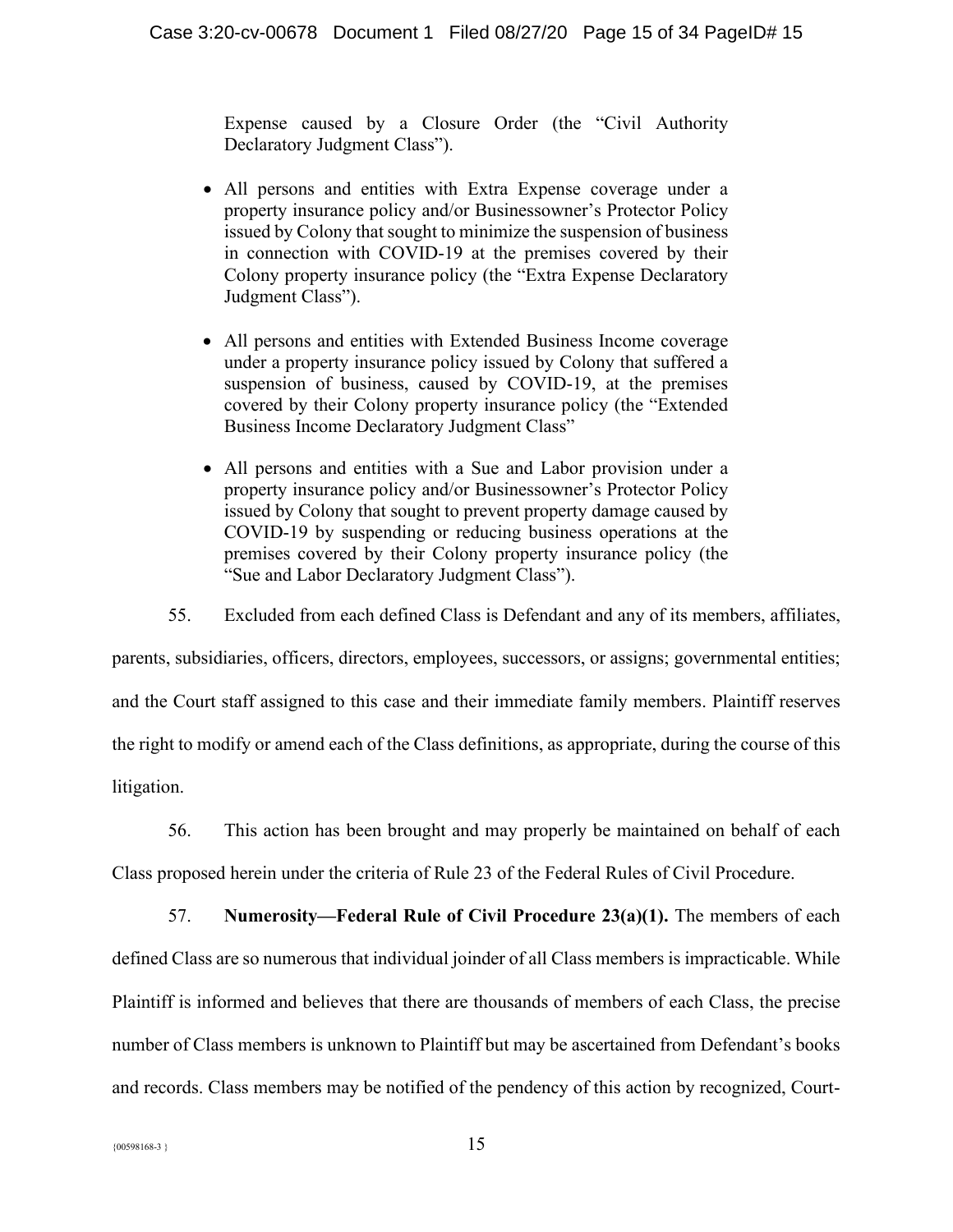#### Case 3:20-cv-00678 Document 1 Filed 08/27/20 Page 16 of 34 PageID# 16

approved notice dissemination methods, which may include U.S. Mail, electronic mail, internet postings, and/or published notice.

# 58. **Commonality and Predominance²Federal Rule of Civil Procedure 23(a)(2) and 23(b)(3).** This action involves common questions of law and fact, which predominate over any questions affecting only individual Class members, including, without limitation:

- a. Colony issued all-risk policies to the members of the Class in exchange for payment of premiums by the Class members;
- b. whether the Class suffered a covered loss based on the common policies issued to members of the Class;
- c. whether Colony wrongfully denied all claims based on COVID-19;
- d. whether Colony's Business Income coverage applies to a suspension of business caused by COVID-19;
- e. whether Colony's Civil Authority coverage applies to a loss of Business Income caused by the orders of state governors requiring the suspension of business as a result of COVID-19;
- f. whether Colony's Extra Expense coverage applies to efforts to minimize a loss caused by COVID-19;
- g. whether Colony's Sue and Labor provision applies to require Colony to pay for efforts to reduce damage caused by COVID-19;
- h. whether Colony has breached its contracts of insurance through a blanket denial of all claims based on business interruption, income loss or closures related to COVID-19 and the related closures; and
- i. whether Plaintiff and the Class are entitled to an award of reasonable attorney fees, interest and costs.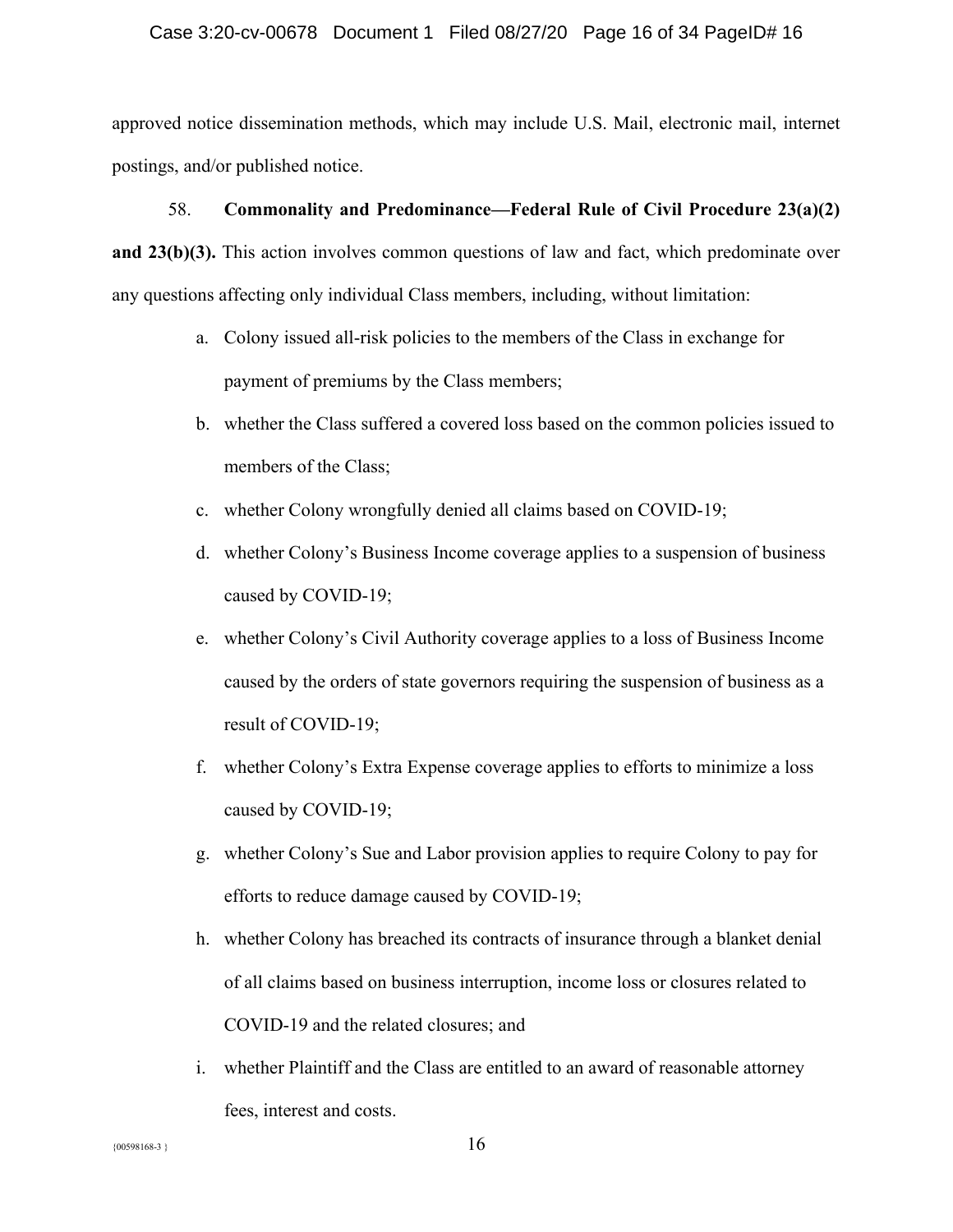59. **Typicality—Federal Rule of Civil Procedure 23(a)(3).** Plaintiff's claims are typical of the other Class members' claims because Plaintiff and the other Class members are all similarly affected by Defendant's refusal to pay under its Business Income, Civil Authority, Extra Expense, Extended Business Income, and Sue and Labor coverages. Plaintiff's claims are based upon the same legal theories as those of the other Class members. Plaintiff and the other Class members sustained damages as a direct and proximate result of the same wrongful practices in which Defendant engaged.

60. **Adequacy of Representation²Federal Rule of Civil Procedure 23(a)(4).** Plaintiff is an adequate Class representative because its interests do not conflict with the interests of the other Class members who it seeks to represent; Plaintiff has retained counsel competent and experienced in complex class action litigation, including successfully litigating class action cases similar to this one, where insurers breached contracts with insureds by failing to pay the amounts owed under their policies; and Plaintiff intends to prosecute this action vigorously. The interests of the above-defined Classes will be fairly and adequately protected by Plaintiff and its counsel.

61. **Inconsistent or Varying Adjudications and the Risk of Impediments to Other Class Members' Interests—Federal Rule of Civil Procedure 23(b)(1). Plaintiff seeks class**wide adjudication as to the interpretation, and resultant scope, of Defendant's Business Income, Civil Authority, Extra Expense, Extended Business Income, and Sue and Labor coverages. The prosecution of separate actions by individual members of the Classes would create an immediate risk of inconsistent or varying adjudications that would establish incompatible standards of conduct for the Defendant. Moreover, the adjudications sought by Plaintiff could, as a practical matter, substantially impair or impede the ability of other Class members, who are not parties to this action, to protect their interests.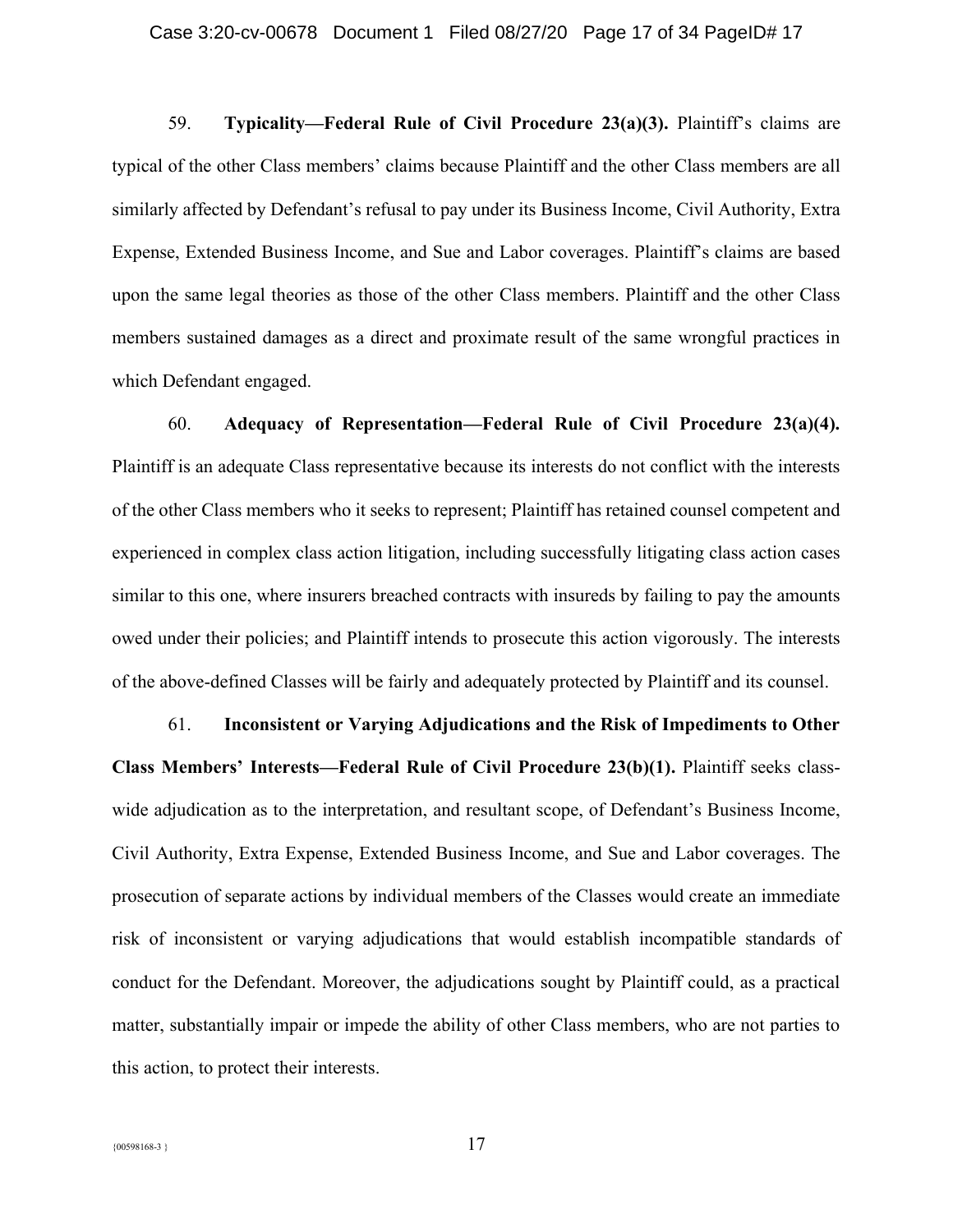## 62. **Declaratory and Injunctive Relief²Federal Rule of Civil Procedure 23(b)(2).**

Defendant acted or refused to act on grounds generally applicable to Plaintiff and the other Class members, thereby making appropriate final injunctive relief and declaratory relief, as described below, with respect to the Class members.

63. **Superiority²Federal Rule of Civil Procedure 23(b)(3).** A class action is superior to any other available means for the fair and efficient adjudication of this controversy, and no unusual difficulties are likely to be encountered in the management of this class action. Individualized litigation creates a potential for inconsistent or contradictory judgments and increases the delay and expense to all parties and the court system. By contrast, the class action device presents far fewer management difficulties, and provides the benefits of single adjudication, economy of scale, and comprehensive supervision by a single court.

#### **VI. CLAIMS FOR RELIEF**

## **COUNT I BREACH OF CONTRACT -- BUSINESS INCOME COVERAGE (Claim Brought on Behalf of the Business Income Breach Class)**

64. Plaintiff repeats, realleges, and incorporates by reference the allegations set forth in paragraphs 1-63 as if fully set forth herein.

65. Plaintiff brings this Count individually and on behalf of the other members of the Business Income Breach Class.

66. Plaintiff's Colony policy, as well as those of the other Business Income Breach Class members, are contracts under which Colony was paid premiums in exchange for its promise to pay Plaintiff's and the other Business Income Breach Class Members' losses for claims covered by the policy.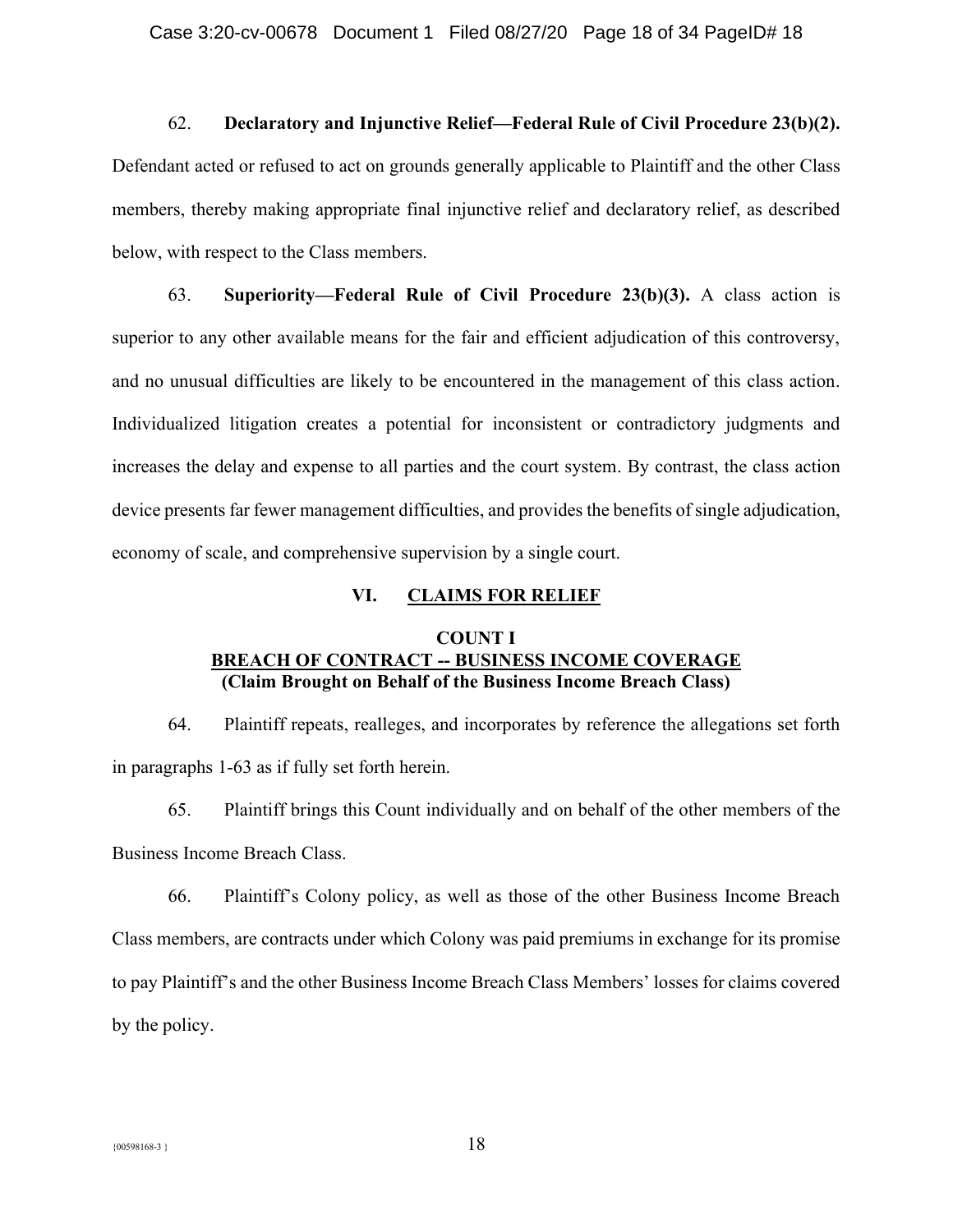#### Case 3:20-cv-00678 Document 1 Filed 08/27/20 Page 19 of 34 PageID# 19

67. In the Business Income Form, Colony agreed to pay for its insureds' actual loss of Business Income sustained due to the necessary "suspension of [their] 'operations'" during the " period of restoration" caused by direct physical loss or damage."

68. **Business Income**" under the policy means the "Net Income (Net Profit or Loss before income taxes) that would have been earned or incurred" and "[c]ontinuing normal operating expenses incurred, including payroll."

69. COVID-19 caused direct physical loss and damage to Plaintiff's and the other Business Income Breach Class Members' Covered Properties, requiring suspension of operations at the Covered Properties. Losses caused by COVID-19 thus triggered the Business Income provision of Plaintiff's and the other Business Income Breach Class Members' Colony policies.

70. Plaintiff and the other Business Income Breach Class Members have complied with all applicable provisions of their policies and/or those provisions have been waived by Colony or Colony is estopped from asserting them, and yet Colony has abrogated its insurance coverage obligations pursuant to the Policies' clear and unambiguous terms.

71. By denying coverage for any Business Income losses incurred by Plaintiff and the other Business Income Breach Class Members in connection with the COVID-19 pandemic, Colony has breached its coverage obligations under the Policies.

72. As a result of Colony's breaches of the Policies, Plaintiff and the other Business Income Breach Class Members have sustained substantial damages for which Colony is liable, in an amount to be established at trial.

## **COUNT II BREACH OF CONTRACT ± CIVIL AUTHORITY COVERAGE (Claim Brought on Behalf of the Civil Authority Breach Class)**

73. Plaintiff repeats, realleges, and incorporates by reference the allegations set forth in paragraphs 1-63 as if fully set forth herein.

 ${19}$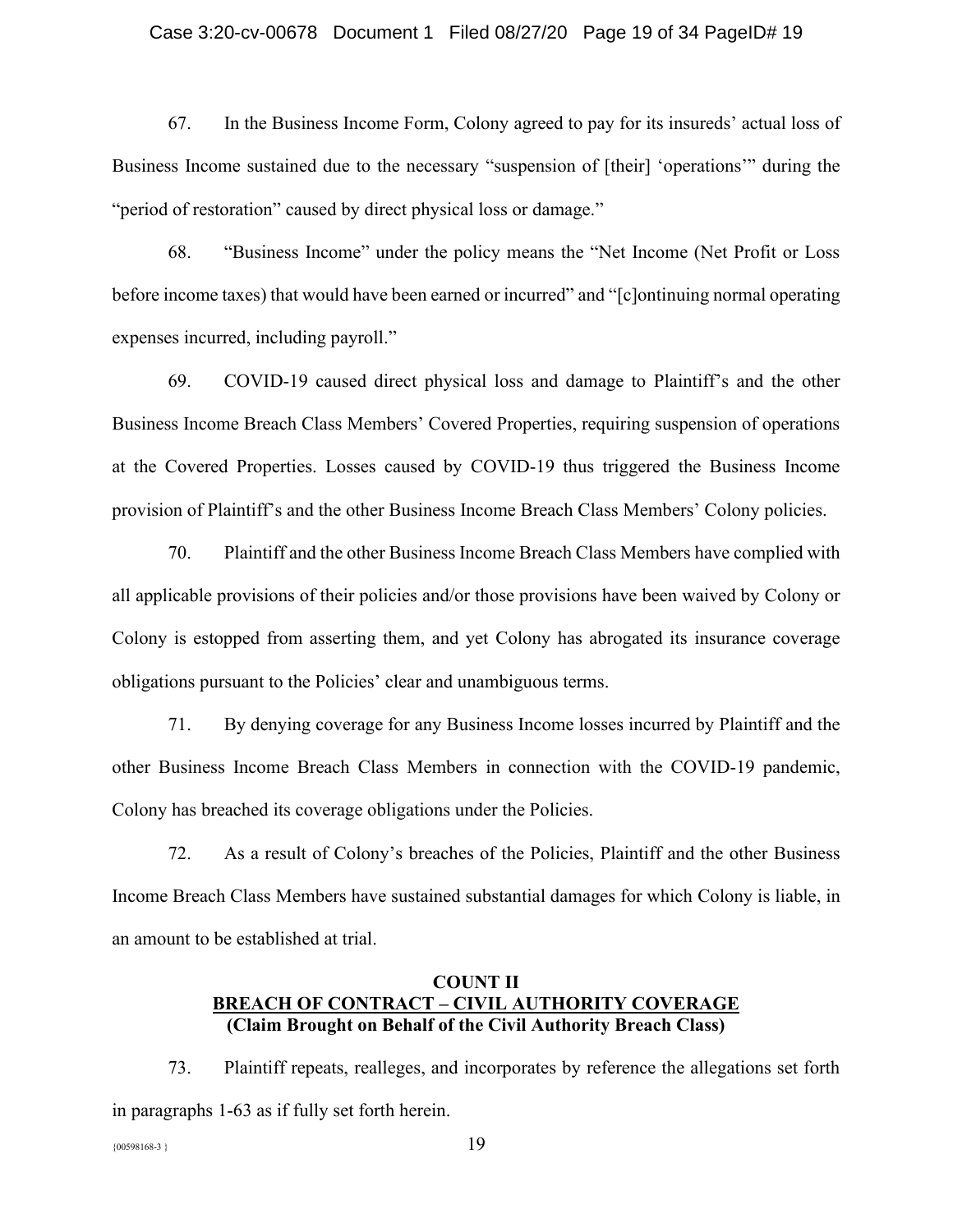#### Case 3:20-cv-00678 Document 1 Filed 08/27/20 Page 20 of 34 PageID# 20

74. Plaintiff brings this Count individually and on behalf of the other members of the Civil Authority Breach Class.

75. Plaintiff's Colony policy, as well as those of the other Civil Authority Breach Class Members, are contracts under which Colony was paid premiums in exchange for its promise to pay Plaintiff's and the other Civil Authority Breach Class Members' losses for claims covered by the policy.

76. Colony's Business Income Form also provides "Civil Authority" coverage, which promises to pay its insureds "for the actual loss of Business Income [they] sustain and necessary Extra Expense caused by action of civil authority that prohibits access to the described premises . . . as a result of the damage, and . . . taken in response to dangerous physical conditions resulting from the damage or continuation of the Covered Cause of Loss that caused the damage.´

77. The Closure Orders triggered the Civil Authority provision under Plaintiff's and the other members of the Civil Authority Breach Class's Colony policies.

78. Plaintiff and the other members of the Civil Authority Breach Class have complied with all applicable provisions of the Policies and/or those provisions have been waived by Colony or Colony is estopped from asserting them, and yet Colony has abrogated its insurance coverage obligations pursuant to the Policies' clear and unambiguous terms.

79. By denying coverage for any business losses incurred by Plaintiff and other members of the Civil Authority Breach Class in connection with the Closure Orders and the COVID-19 pandemic, Colony has breached its coverage obligations under the Policies.

80. As a result of Colony's breaches of the Policies, Plaintiff and the other members of the Civil Authority Breach Class have sustained substantial damages for which Colony is liable, in an amount to be established at trial.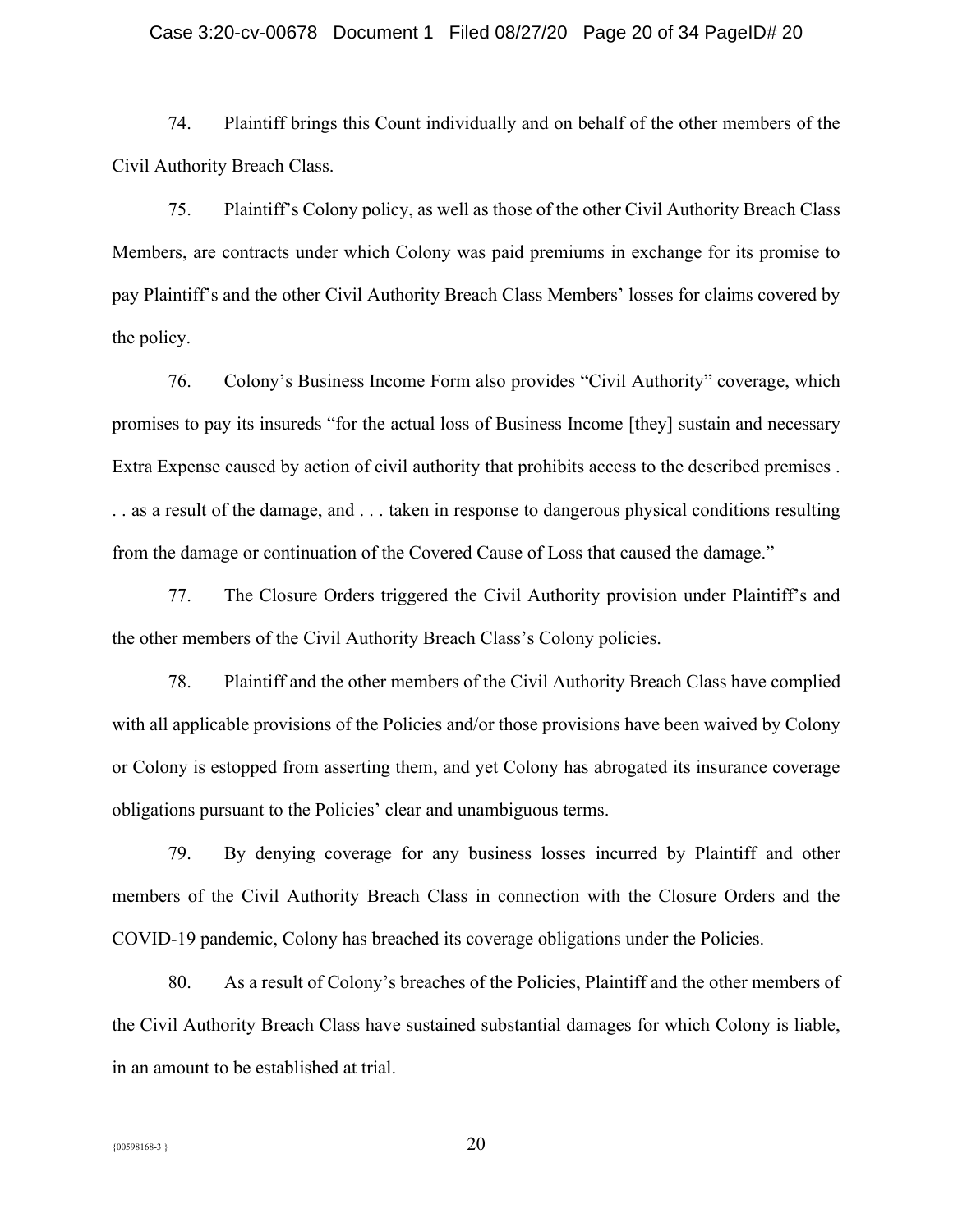## **COUNT III BREACH OF CONTRACT ± EXTRA EXPENSE COVERAGE (Claim Brought on Behalf of the Extra Expense Breach Class)**

81. Plaintiff repeats, realleges, and incorporates by reference the allegations set forth in paragraphs 1-63 as if fully set forth herein.

82. Plaintiff brings this Count individually and on behalf of the other members of the Extra Expense Breach Class.

83. Plaint if S Colony policy, as well as those of the other Extra Expense Breach Class Members, are contracts under which Colony was paid premiums in exchange for its promise to pay Plaintiff's and the other Extra Expense Breach Class Members' losses for claims covered by the policy.

84. In the Business Income Form, Colony also agreed to pay necessary Extra Expense that its insureds incur during the "period of restoration" that the insureds would not have incurred if there had been no direct physical loss or damage to the described premises. "Extra Expense" means expenses necessary expenses [its insureds] incur during the period of restoration that [they] would not have incurred if there had been no direct physical loss or damage to property caused by or resulting from a Covered Cause of Loss.´

85. Due to COVID-19 and the Closure Orders, Plaintiff and the other members of the Extra Expense Breach Class incurred Extra Expense at Covered Property

86. Plaintiff and the other members of the Extra Expense Breach Class have complied with all applicable provisions of the Policies and/or those provisions have been waived by Colony or Colony is estopped from asserting them, and yet Colony has abrogated its insurance coverage obligations pursuant to the Policies' clear and unambiguous terms.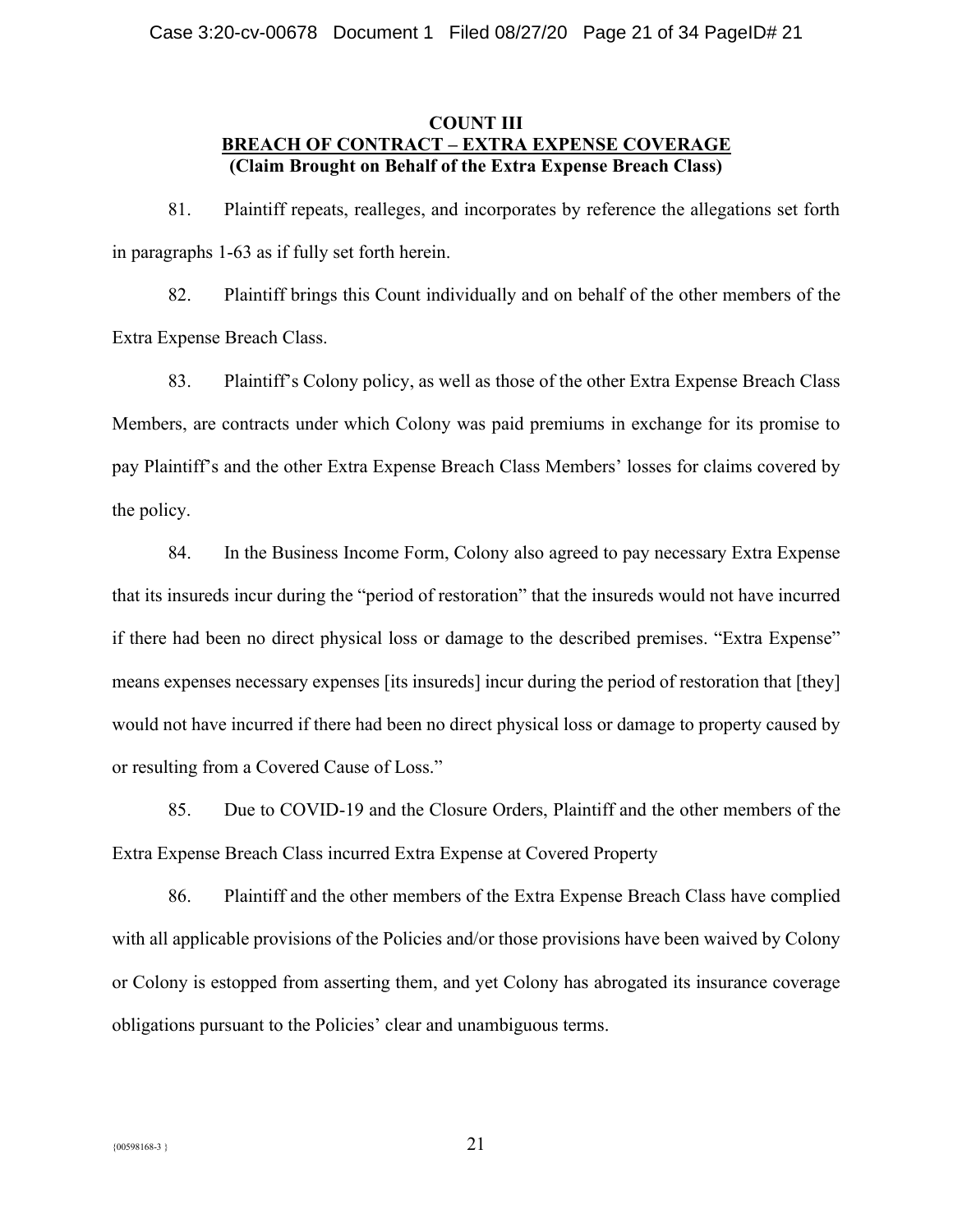87. By denying coverage for any business losses incurred by Plaintiff and the other members of the Extra Expense Breach Class in connection with the Closure Orders and the COVID-19 pandemic, Colony has breached its coverage obligations under the Policies.

88. As a result of Colony's breaches of the Policies, Plaintiff and the other members of the Extra Expense Breach Class have sustained substantial damages for which Colony is liable, in an amount to be established at trial.

## **COUNT IV BREACH OF CONTRACT ± EXTENDED BUSINESS INCOME COVERAGE (Claim Brought on Behalf of the Extended Business Income Breach Class)**

89. Plaintiff repeats, realleges, and incorporates by reference the allegations set forth in paragraphs 1-63 as if fully set forth herein.

90. Plaintiff brings this Count individually and on behalf of the other members of the Extended Business Income Breach Class.

91. Plaintiff's Colony policy, as well as those of the other Extended Business Income Breach Class Members, are contracts under which Colony was paid premiums in exchange for its promise to pay Plaintiff's and the other Extended Business Income Breach Class Members' losses for claims covered by the policy.

92. Colony's Business Income Form also provides "Extended Business Income" coverage for additional loss of Business Income sustained after business "operations are resumed" and until the earlier of either (a) the date that business operations are restored to "the level which would generate the business income amount that would have existed if no direct physical loss or damage had occurred," or (b) thirty days.

93. The Closure Orders resulting from the COVID-19 pandemic physically prevented ingress or egress to Plaintiff's and the Class Members' described premises due to direct loss or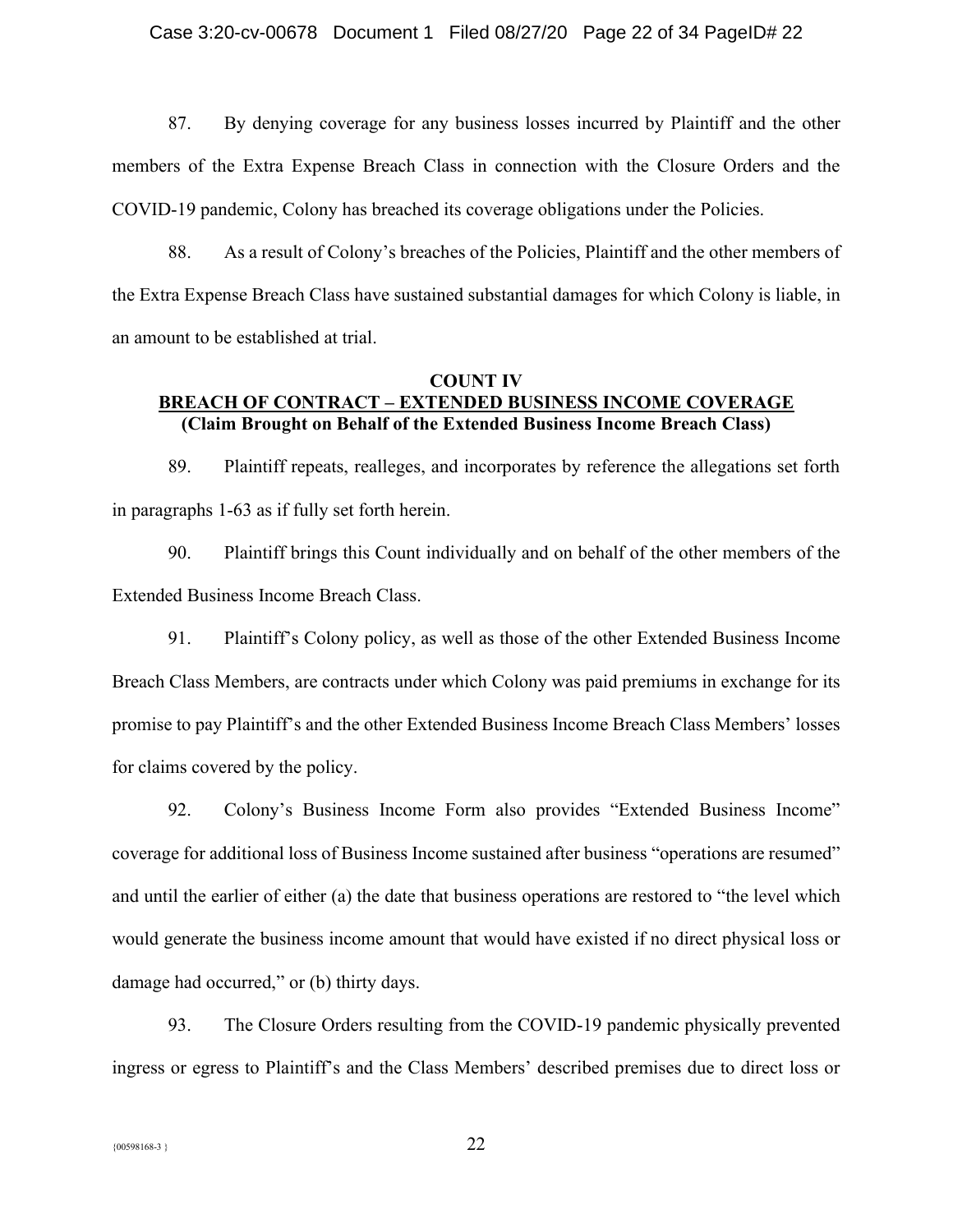#### Case 3:20-cv-00678 Document 1 Filed 08/27/20 Page 23 of 34 PageID# 23

damage to property, other than at the described premises, caused by or resulting from a Covered Cause of Loss.

94. Plaintiff and the other members of the Extended Business Income Breach Class have complied with all applicable provisions of the Policies and/or those provisions have been waived by Colony or Colony is estopped from asserting them, and yet Colony has abrogated its insurance coverage obligations pursuant to the Policies' clear and unambiguous terms.

95. By denying coverage for any business losses incurred by Plaintiff and other members of the Extended Business Income Breach Class in connection with the Closure Orders and the COVID-19 pandemic, Colony has breached its coverage obligations under the Policies.

96. As a result of Colony's breaches of the Policies, Plaintiff and the other members of the Extended Business Income Breach Class have sustained substantial damages for which Colony is liable, in an amount to be established at trial.

## **COUNT V BREACH OF CONTRACT ± SUE AND LABOR COVERAGE (Claim Brought on Behalf of the Sue and Labor Breach Class)**

97. Plaintiff repeats, realleges, and incorporates by reference the allegations set forth in paragraphs 1-63 as if fully set forth herein.

98. Plaintiff bring this Count individually and on behalf of the other members of the Sue and Labor Breach Class.

99. Plaintiff's Colony policies, as well as those of the other Sue and Labor Breach Class Members, are contracts under which Colony was paid premiums in exchange for its promise to pay Plaintiff's and the other Sue and Labor Breach Class Members' losses for claims covered by the policy.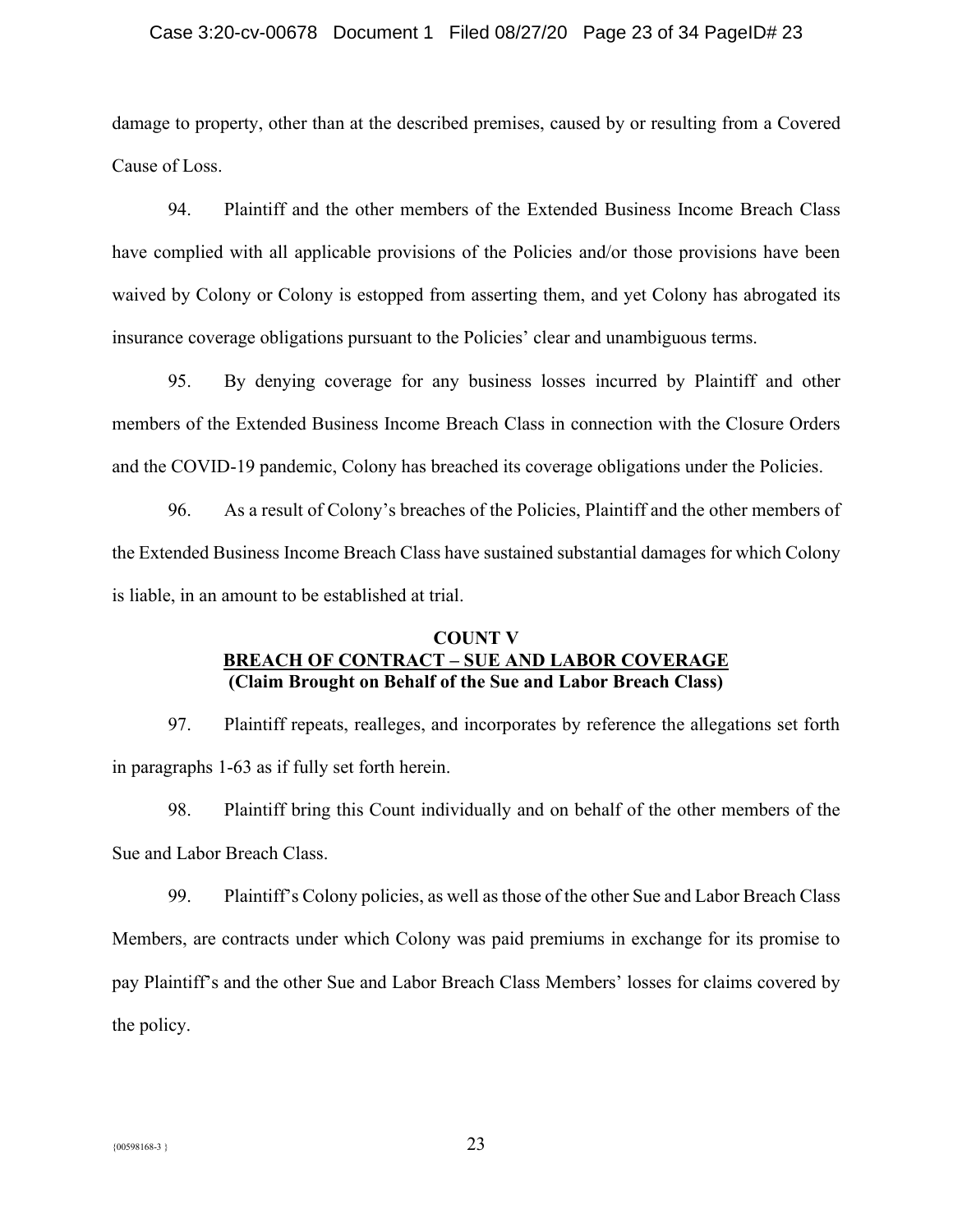#### Case 3:20-cv-00678 Document 1 Filed 08/27/20 Page 24 of 34 PageID# 24

100. In the Business Income Form, Colony agreed to give due consideration in settlement of a claim to expenses incurred in taking all reasonable steps to protect Covered Property from further damage.

101. In complying with the Closure Orders and otherwise suspending or limiting operations, Plaintiff and other members of the Sue and Labor Breach Class incurred expenses in connection with reasonable steps to protect Covered Property.

102. Plaintiff and the other members of the Sue and Labor Breach Class have complied with all applicable provisions of the Policies and/or those provisions have been waived by Colony or Colony is estopped from asserting them, and yet Colony has abrogated its insurance coverage obligations pursuant to the Policies' clear and unambiguous terms.

103. By denying coverage for any Sue and Labor expenses incurred by Plaintiff and the other members of the Sue and Labor Breach Class in connection with the Closure Orders and the COVID-19 pandemic, Colony has breached its coverage obligations under the Policies.

104. As a result of Colony's breaches of the Policies, Plaintiff and the other members of the Sue and Labor Breach Class have sustained substantial damages for which Colony is liable, in an amount to be established at trial.

## **COUNT VI DECLARATORY JUDGMENT ± BUSINESS INCOME COVERAGE (Claim Brought on Behalf of the Business Income Declaratory Judgment Class)**

105. Plaintiff repeats, realleges, and incorporates by reference the allegations set forth in paragraphs 1-63 as if fully set forth herein.

106. Plaintiff brings this Count individually and on behalf of the other members of the Business Income Declaratory Judgment Class.

107. Plaintiff's Colony policy, as well as those of the other Business Income Declaratory Judgment Class Members, are contracts under which Colony was paid premiums in exchange for

 ${24}$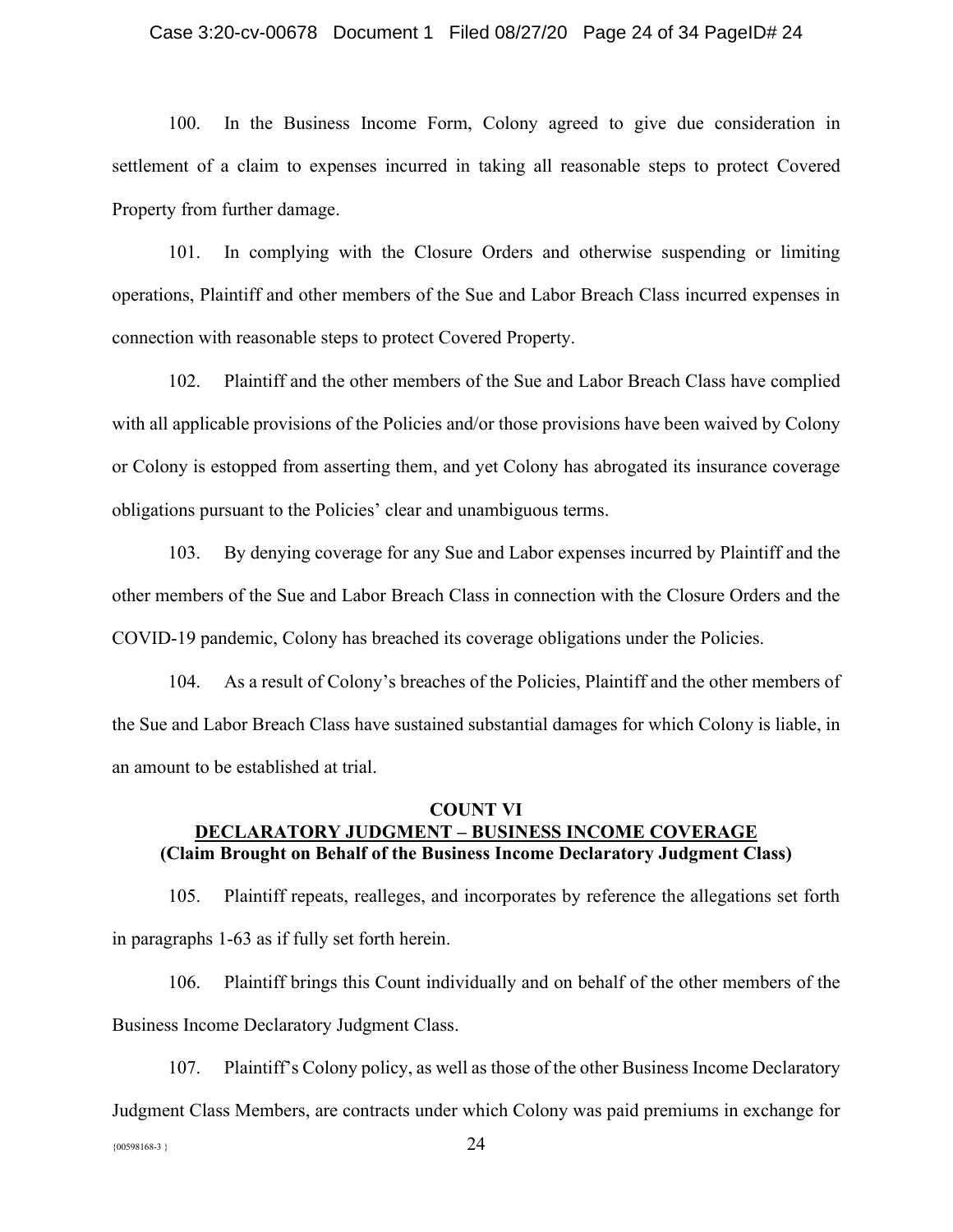#### Case 3:20-cv-00678 Document 1 Filed 08/27/20 Page 25 of 34 PageID# 25

its promise to pay Plaintiff's and the other Business Income Declaratory Judgment Class members' losses for claims covered by the Policy.

108. Plaintiff and the other Business Income Declaratory Judgment Class members have complied with all applicable provisions of the Policies and/or those provisions have been waived by Colony or Colony is estopped from asserting them, and yet Colony has abrogated its insurance coverage obligations pursuant to the Policies' clear and unambiguous terms and has wrongfully and illegally refused to provide coverage to which Plaintiff and Class Members are entitled.

109. Colony has denied claims related to COVID-19 on a uniform and class wide basis, without individual bases or investigations, such that the Court can render declaratory judgment irrespective of whether members of the Class have filed a claim.

110. An actual case or controversy exists regarding Plaintiff's and the other Business Income Declaratory Judgment Class Members' rights and Colony's obligations under the Policies to reimburse Plaintiff and Class Members for the full amount of Business Income losses incurred by Plaintiff and the other Business Income Declaratory Judgment Class Members in connection with the suspension of their businesses stemming from the COVID-19 pandemic.

111. Pursuant to 28 U.S.C. § 2201, Plaintiff and the other Business Income Declaratory Judgment Class Members seek a declaratory judgment from this Court declaring the following:

- i. Plaintiff's and the other Business Income Declaratory Judgment Class Members' Business Income losses incurred in connection with the Closure Orders and the necessary interruption of their businesses stemming from the COVID-19 pandemic are insured losses under their Policies; and
- ii. Colony is obligated to pay Plaintiff and the other Business Income Declaratory Judgment Class Members for the full amount of the Business Income losses incurred and to be incurred in connection with the Closure Orders during the period of restoration and the necessary interruption of their businesses stemming from the COVID-19 pandemic.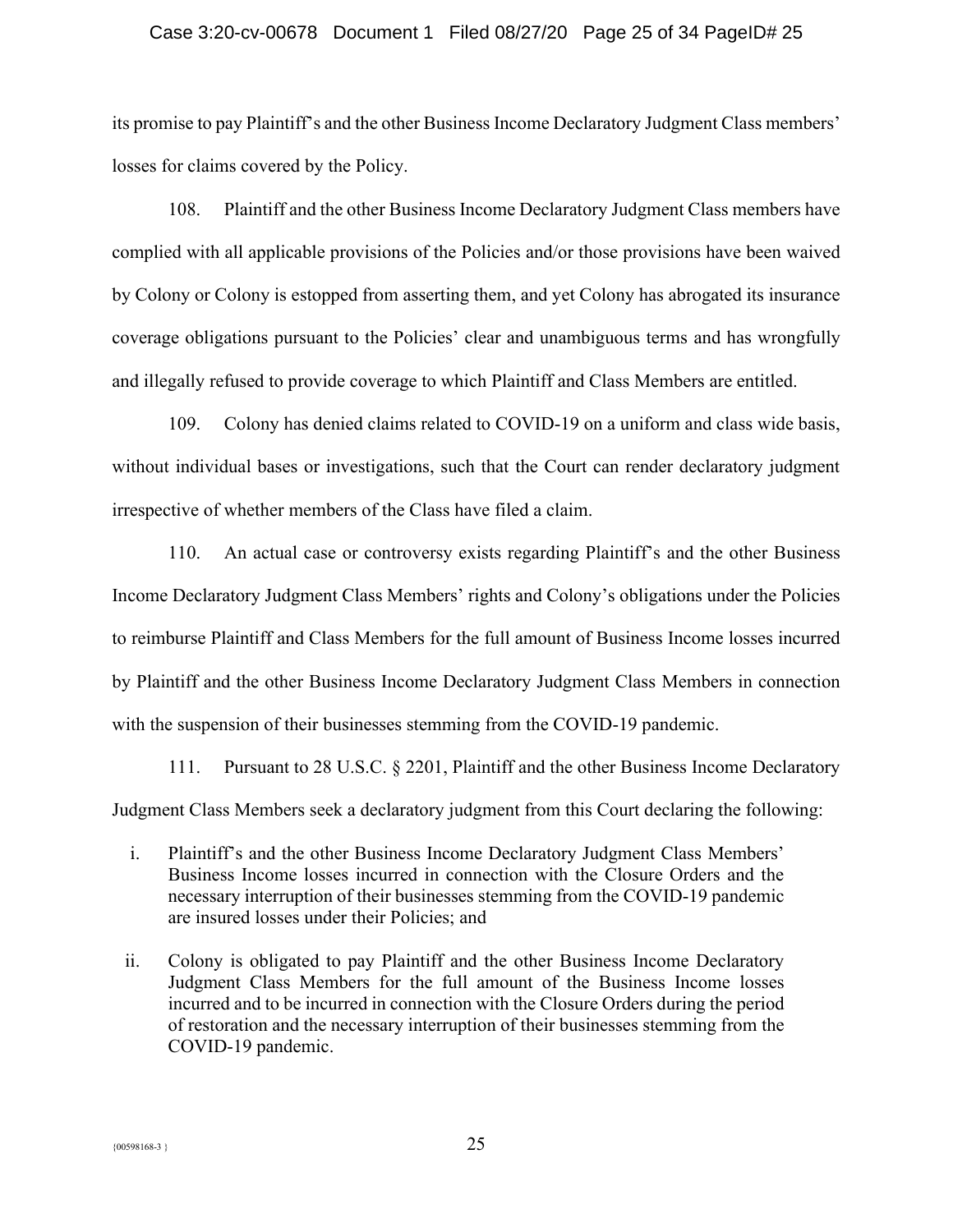## **COUNT VII DECLARATORY JUDGMENT ± CIVIL AUTHORITY COVERAGE (Claim Brought on Behalf of the Civil Authority Declaratory Judgment Class)**

112. Plaintiff repeats, realleges, and incorporates by reference the allegations set forth in paragraphs 1-63 as if fully set forth herein.

113. Plaintiff brings this Count individually and on behalf of the other members of the Civil Authority Declaratory Judgment Class.

114. Plaintiff's Colony policy, as well as those of the other Civil Authority Declaratory Judgment Class Members, are contracts under which Colony was paid premiums in exchange for its promise to pay Plaintiff's and the other Civil Authority Declaratory Judgment Class members' losses for claims covered by the Policy.

115. Plaintiff and the other Civil Authority Declaratory Judgment Class members have complied with all applicable provisions of the Policies and/or those provisions have been waived by Colony or Colony is estopped from asserting them, and yet Colony has abrogated its insurance coverage obligations pursuant to the Policies' clear and unambiguous terms and has wrongfully and illegally refused to provide coverage to which Plaintiff and Class Members are entitled.

116. Colony has denied claims related to COVID-19 on a uniform and class wide basis, without individual bases or investigations, such that the Court can render declaratory judgment irrespective of whether members of the Class have filed a claim.

117. An actual case or controversy exists regarding Plaintiff's and the other Civil Authority Declaratory Judgment Class Members' rights and Colony's obligations under the Policies to reimburse Plaintiff and the other Civil Authority Declaratory Judgment Class Members for the full amount of covered Civil Authority losses incurred by Plaintiff and the other Civil Authority Declaratory Judgment Class Members in connection with Closure Orders and the necessary interruption of their businesses stemming from the COVID-19 pandemic.

 ${^{(00598168-3)}}$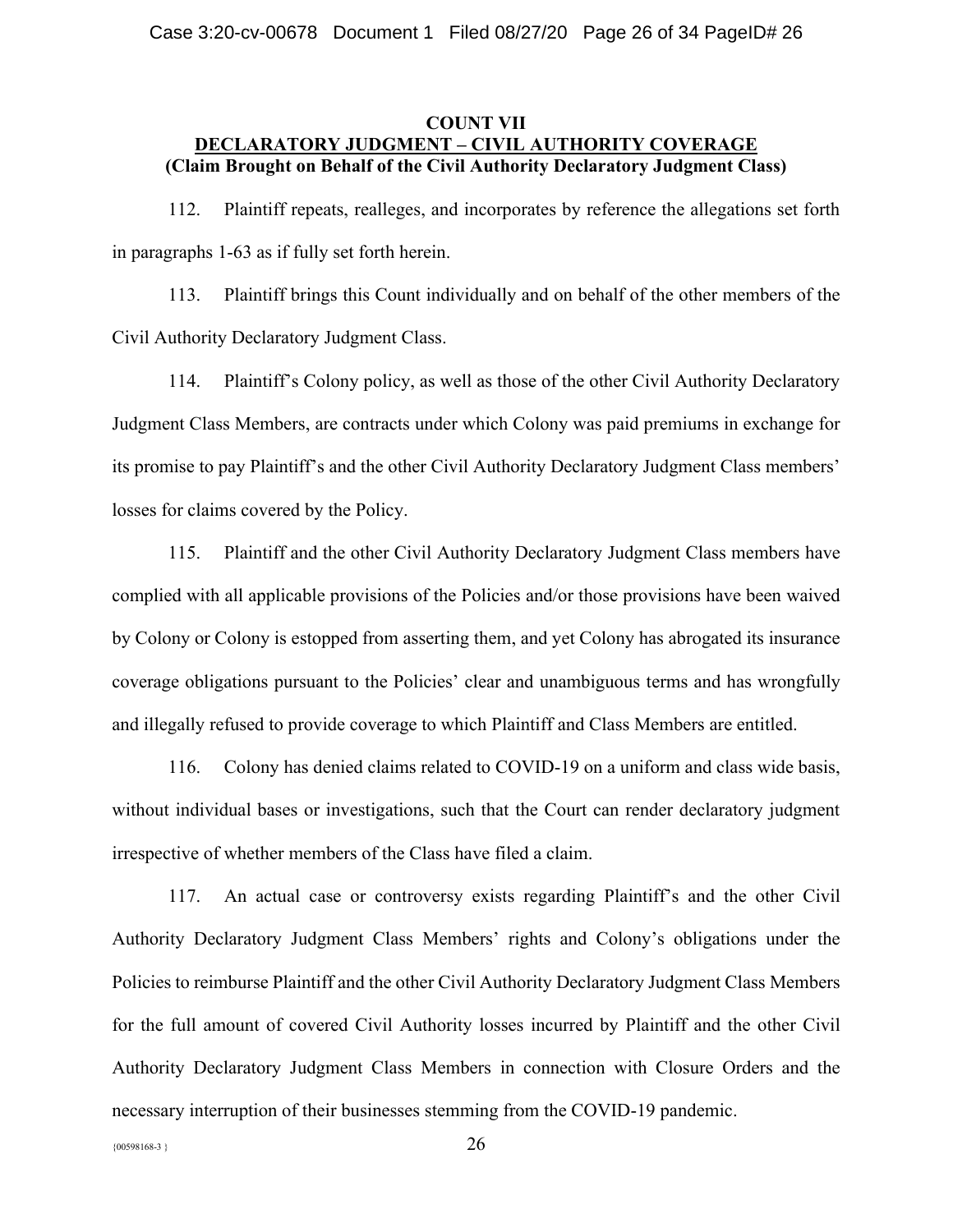118. Pursuant to 28 U.S.C. § 2201, Plaintiff and the other Civil Authority Declaratory

Judgment Class Members seek a declaratory judgment from this

Court declaring the following:

- i. Plaintiff's and the other Civil Authority Declaratory Judgment Class Members' Civil Authority losses incurred in connection with the Closure Orders and the necessary interruption of their businesses stemming from the COVID-19 pandemic are insured losses under their Policies; and
- ii. Colony is obligated to pay Plaintiff and the other Civil Authority Declaratory Judgment Class members the full amount of the Civil Authority losses incurred and to be incurred in connection with the covered losses related to the Closure Orders and the necessary interruption of their businesses stemming from the COVID-19 pandemic.

## **COUNT VIII DECLARATORY JUDGMENT ± EXTRA EXPENSE COVERAGE (Claim Brought on Behalf of the Extra Expense Declaratory Judgment Class)**

119. Plaintiff repeats, realleges, and incorporates by reference the allegations set forth

in paragraphs 1-63 as if fully set forth herein.

120. Plaintiff brings this Count individually and on behalf of the other members of the

Extra Expense Declaratory Judgment Class.

121. Plaintiff's Colony policy, as well as those of the other Extra Expense Declaratory Judgment Class Members, are contracts under which Colony was paid premiums in exchange for

its promise to pay Plaintiff's and the other Extra Expense Declaratory Judgment Class Members'

losses for claims covered by the Policy.

122. Plaintiff and the other Extra Expense Declaratory Judgment Class members have complied with all applicable provisions of the Policies and/or those provisions have been waived by Colony or Colony is estopped from asserting them, and yet Colony has abrogated its insurance coverage obligations pursuant to the Policies' clear and unambiguous terms and has wrongfully and illegally refused to provide coverage to which Plaintiff and Class Members are entitled.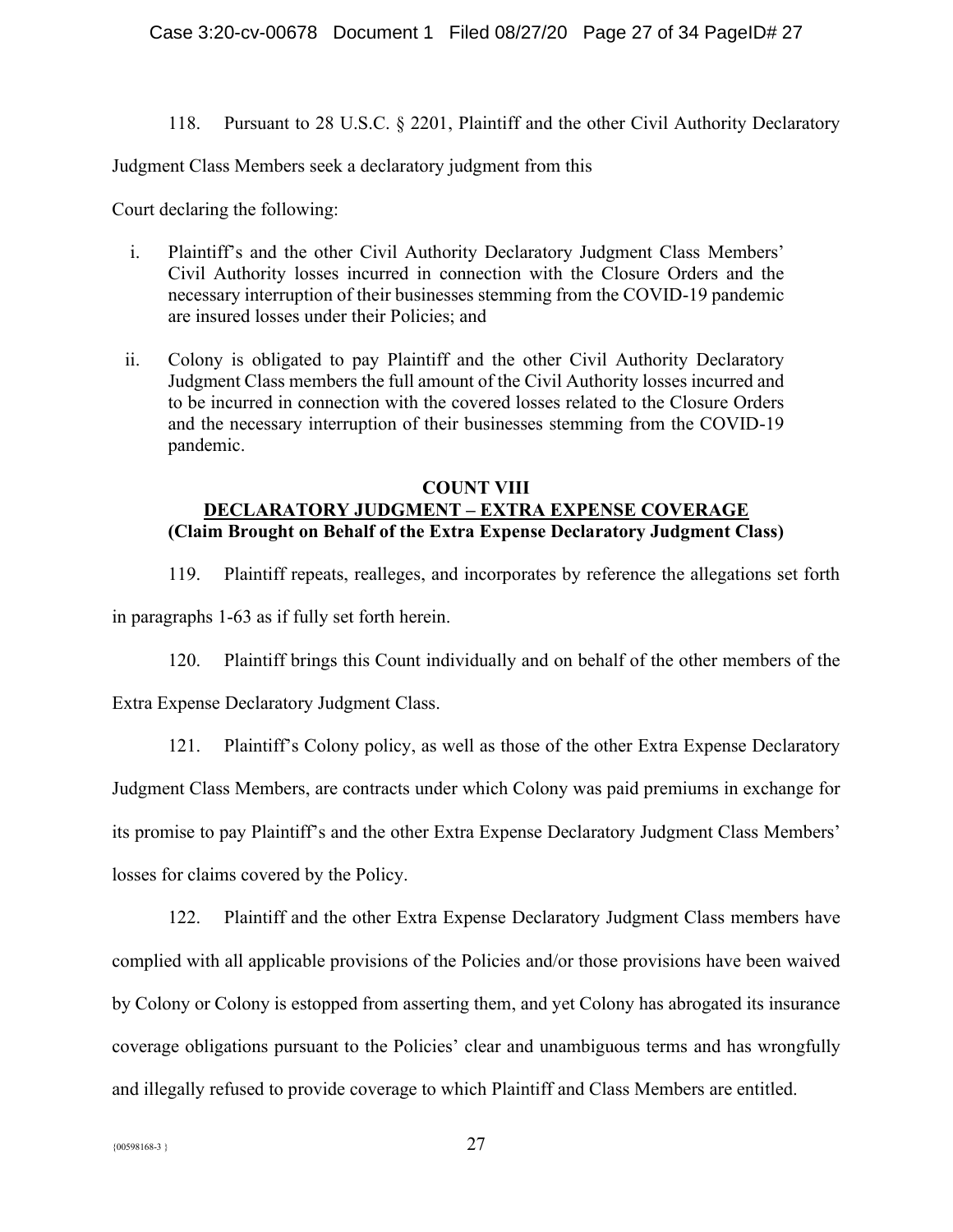### Case 3:20-cv-00678 Document 1 Filed 08/27/20 Page 28 of 34 PageID# 28

123. Colony has denied claims related to COVID-19 on a uniform and class wide basis, without individual bases or investigations, such that the Court can render declaratory judgment irrespective of whether members of the Class have filed a claim.

124. An actual case or controversy exists regarding Plaintiff's and the other Extra Expense Declaratory Judgment Class Members' rights and Colony's obligations under the Policies to reimburse Plaintiff and the other Extra Expense Declaratory Judgment Class Members for the full amount of Extra Expense losses incurred by Plaintiff and Class Members in connection with Closure Orders and the necessary interruption of their businesses stemming from the COVID-19 pandemic.

125. Pursuant to 28 U.S.C. § 2201, Plaintiff and the other Extra Expense Declaratory

Judgment Class Members seek a declaratory judgment from this Court declaring the following:

- i. Plaintiff's and the other Extra Expense Declaratory Judgment Class Members' Extra Expense losses incurred in connection with the Closure Orders and the necessary interruption of their businesses stemming from the COVID-19 pandemic are insured losses under their Policies; and
- ii. Colony is obligated to pay Plaintiff and the other Extra Expense Declaratory Judgment Class Members for the full amount of the Extra Expense losses incurred and to be incurred in connection with the covered losses related to the Closure Orders during the period of restoration and the necessary interruption of their businesses stemming from the COVID-19 pandemic.

## **COUNT IX**

# **DECLARATORY JUDGMENT ± EXTENDED BUSINESS INCOME COVERAGE (Claim Brought on Behalf of the Extended Business Income Declaratory Judgment Class)**

126. Plaintiff repeats, realleges, and incorporates by reference the allegations set forth

in paragraphs 1-63 as if fully set forth herein.

127. Plaintiff brings this Count individually and on behalf of the other members of the

Extended Business Income Declaratory Judgment Class.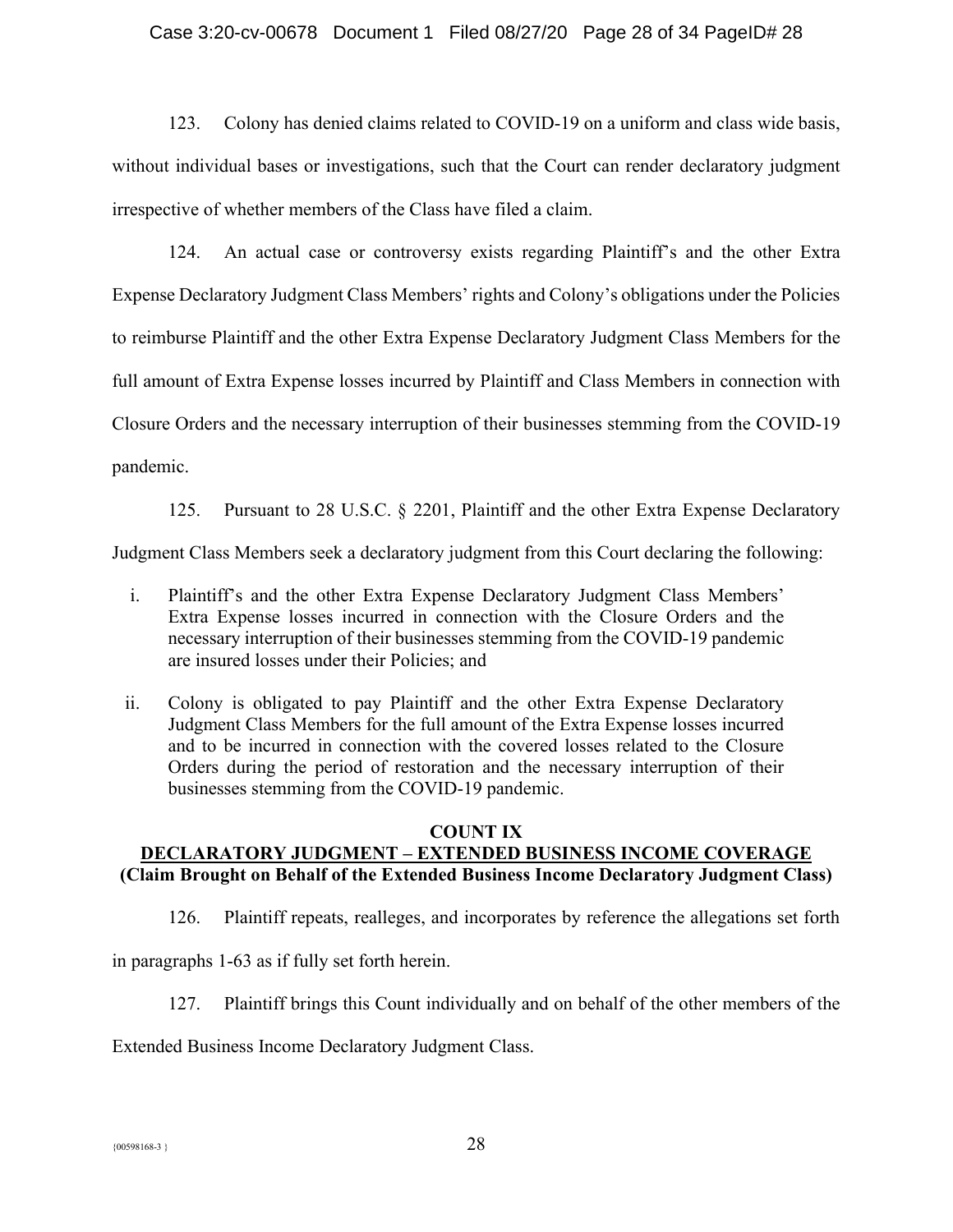#### Case 3:20-cv-00678 Document 1 Filed 08/27/20 Page 29 of 34 PageID# 29

128. Plaintiff's Colony policy, as well as those of the other Extended Business Income Declaratory Judgment Class Members, are contracts under which Colony was paid premiums in exchange for its promise to pay Plaintiff and the other Extended Business Income Declaratory Judgment Class Members' losses for claims covered by the Policy.

129. Plaintiff and the other Extended Business Income Declaratory Judgment Class members have complied with all applicable provisions of the Policies and/or those provisions have been waived by Colony or Colony is estopped from asserting them, and yet Colony has abrogated its insurance coverage obligations pursuant to the Policies' clear and unambiguous terms and has wrongfully and illegally refused to provide coverage to which Plaintiff and Class Members are entitled.

130. Colony has denied claims related to COVID-19 on a uniform and class wide basis, without individual bases or investigations, such that the Court can render declaratory judgment irrespective of whether members of the Class have filed a claim.

131. An actual case or controversy exists regarding Plaintiff's and the other Extended Business Income Declaratory Judgment Class Members' rights and Colony's obligations under the Policies to reimburse Plaintiff and the other Extended Business Income Declaratory Judgment Class Members for the full amount of covered Extended Business Income losses incurred by Plaintiff and the other Extended Business Income Declaratory Judgment Class members in connection with Closure Orders and the necessary interruption of their businesses stemming from the COVID-19 pandemic.

132. Pursuant to 28 U.S.C. § 2201, Plaintiff and the other Extended Business Income Declaratory Judgment Class Members seek a declaratory judgment from this Court declaring the following: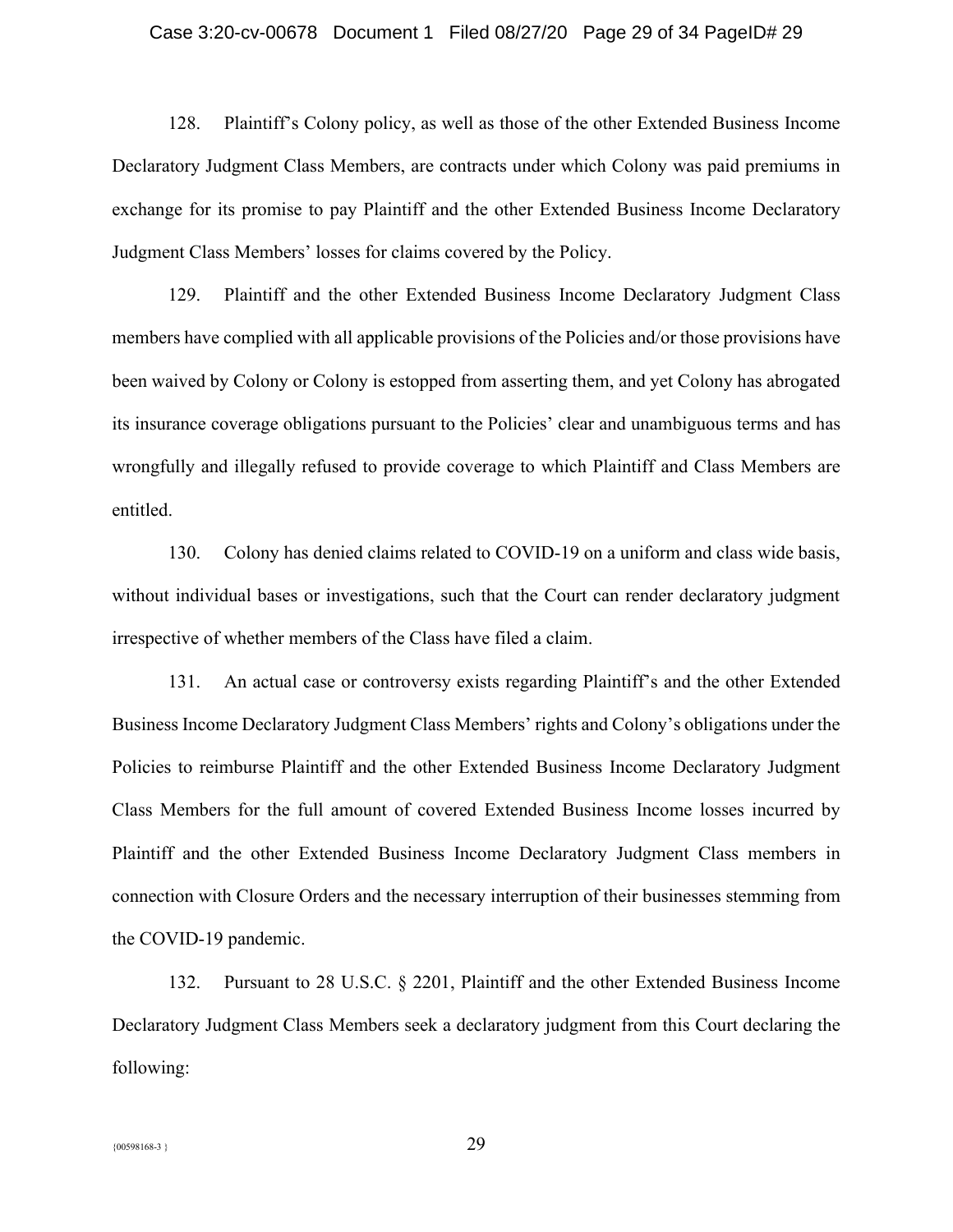- i. Plaintiff's and the other Extended Business Income Declaratory Judgment Class Members' covered Extended Business Income losses incurred in connection with the Closure Orders and the necessary interruption of their businesses stemming from the COVID-19 pandemic are insured losses under their Policies; and
- ii. Colony is obligated to pay Plaintiff and the other Extended Business Income Declaratory Judgment Class members the full amount of the covered Extended Business Income losses incurred and to be incurred in connection with the Closure Orders and the necessary interruption of their businesses stemming from the COVID-19 pandemic.

## **COUNT X DECLARATORY JUDGMENT ± SUE AND LABOR COVERAGE (Claim Brought on Behalf of the Sue and Labor Declaratory Judgment Class)**

133. Plaintiff repeats, realleges, and incorporates by reference the allegations set forth in paragraphs 1-63 as if fully set forth herein.

134. Plaintiff brings this Count individually and on behalf of the other members of the Sue and Labor Declaratory Judgment Class.

135. Plaintiff's Colony policy, as well as those of the other Sue and Labor Declaratory Judgment Class Members, are contracts under which Colony was paid premiums in exchange for its promise to pay Plaintiff's and the other Sue and Labor Declaratory Judgment Class Members' reasonably incurred expenses to protect Covered Property.

136. Plaintiff and the other Sue and Labor Declaratory Judgment Class Members have complied with all applicable provisions of the Policies and/or those provisions have been waived by Colony or Colony is estopped from asserting them, and yet Colony has abrogated its insurance coverage obligations pursuant to the Policies' clear and unambiguous terms and has wrongfully and illegally refused to provide coverage to which Plaintiff and Class Members are entitled.

137. Colony has denied claims related to COVID-19 on a uniform and class wide basis, without individual bases or investigations, such that the Court can render declaratory judgment irrespective of whether members of the Class have filed a claim.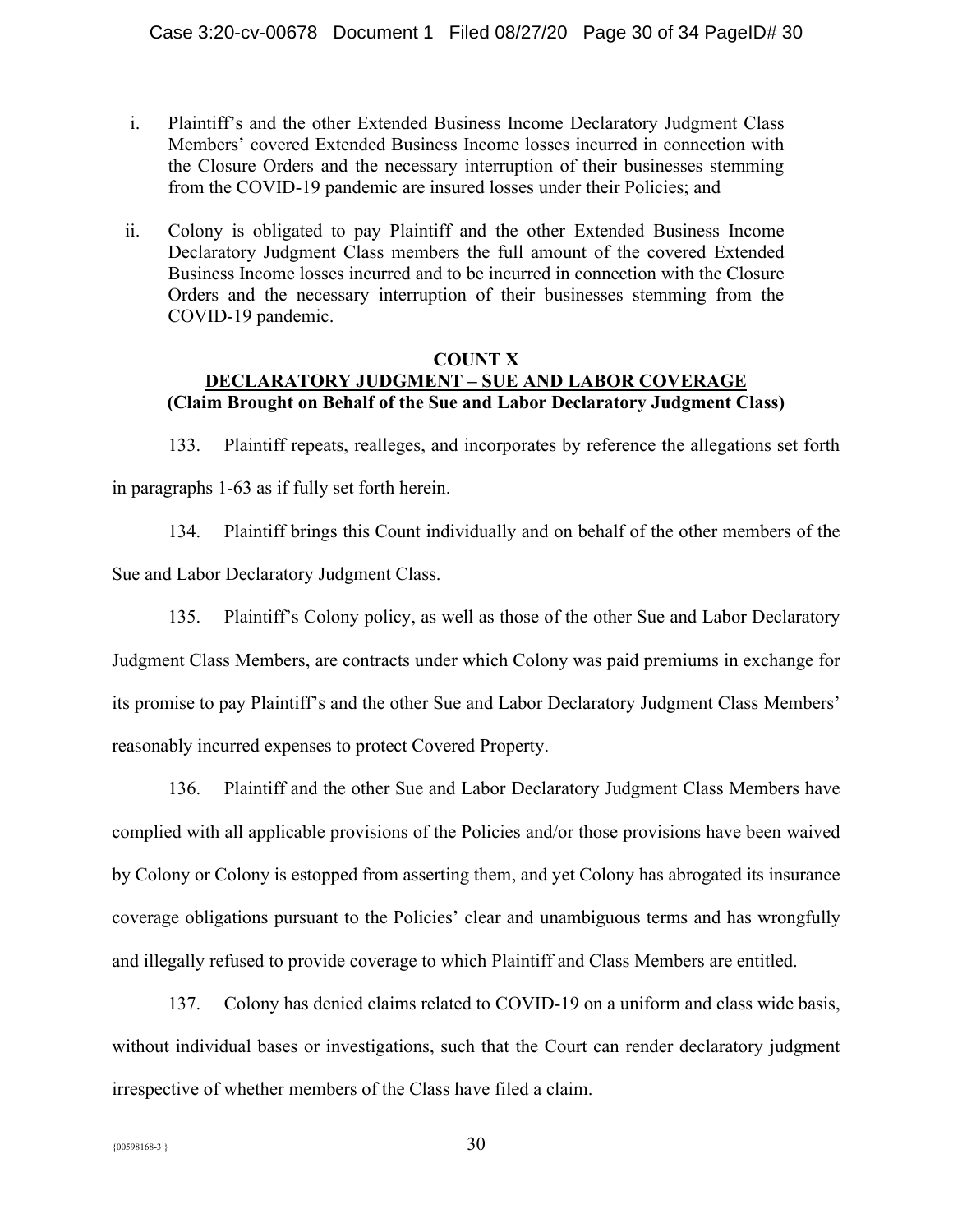138. An actual case or controversy exists regarding Plaintiff's and the other Sue and Labor Declaratory Judgment Class Members' rights and Colony's obligations under the Policies to reimburse Plaintiff and the other Sue and Labor Declaratory Judgment Class Members for the full amount Plaintiff and the other members of the Sue and Labor Declaratory Judgment Class reasonably incurred to protect Covered Property from further damage by COVID-19.

139. Pursuant to 28 U.S.C. § 2201, Plaintiff and the other Sue and Labor Declaratory

Judgment Class Members seek a declaratory judgment from this Court declaring the following:

- i. Plaintiff's and the other Sue and Labor Declaratory Judgment Class Members' reasonably incurred expenses to protect Covered Property from further damage by COVID-19 are insured losses under their Policies; and
- ii. Colony is obligated to pay Plaintiff and the other Sue and Labor Declaratory Judgment Class Members for the full amount of the expenses they reasonably incurred to protect Covered Property from further damage by COVID-19.

## **VII. REQUEST FOR RELIEF**

WHEREFORE, Plaintiff, individually and on behalf of the other Class members, respectfully requests that the Court enter judgment in its favor and against Defendant as follows:

a. Entering an order certifying the proposed nationwide Classes, as requested herein,

designating Plaintiff as Class representative, and appointing Plaintiff's undersigned attorneys as

Counsel for the Class;

b. Entering judgment on Counts I-V in favor of Plaintiff and the members of the Business Income Breach Class, the Civil Authority Breach Class, the Extended Business Income Breach Class, the Extra Expense Breach Class, and the Sue and Labor Breach Class; and awarding damages for breach of contract in an amount to be determined at trial;

c. Entering declaratory judgments on Counts VI-X in favor of Plaintiff and the members of the Business Income Declaratory Judgment Class, the Civil Authority Declaratory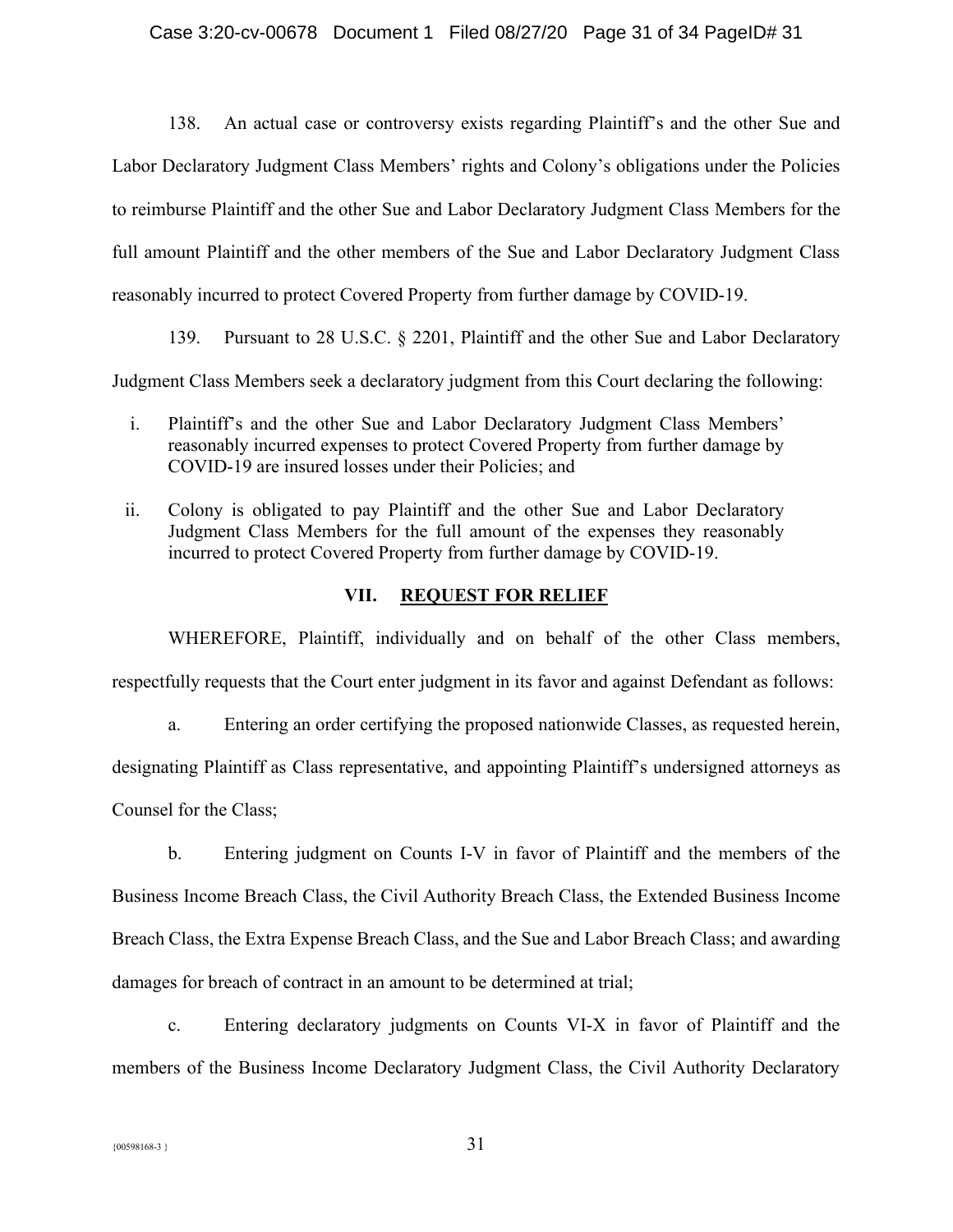## Case 3:20-cv-00678 Document 1 Filed 08/27/20 Page 32 of 34 PageID# 32

Judgment Class, the Extended Business Income Declaratory Judgment Class, the Extra Expense

Declaratory Judgment Class, and the Sue and Labor Declaratory Judgment Class as follows;

- i. Business Income, Civil Authority, Extended Business Income, Extra Expense, and Sue and Labor losses incurred in connection with the Closure Orders and the necessary interruption of their businesses stemming from the COVID-19 pandemic are insured losses under their Policies; and
- ii. Colony is obligated to pay for the full amount of the Business Income, Civil Authority, Extended Business Income, Extra Expense, and Sue and Labor losses incurred and to be incurred related to COVID-19, the Closure Orders and the necessary interruption of their businesses stemming from the COVID-19 pandemic;
	- d. Ordering Defendant to pay both pre- and post-judgment interest on any amounts

## awarded;

- e. Ordering Defendant to pay attorneys' fees and costs of suit; and
- f. Ordering such other and further relief as may be just and proper.

## **VIII. JURY DEMAND**

Plaintiff hereby demands a trial by jury on all claims so triable.

Dated: August 27, 2020 Respectfully submitted,

## **MICHIE HAMLETT**

By: /s/ Lisa S. Brook Lisa S. Brook (VSB No. 35661) E. Kyle McNew (VSB No. 73210) 310 4th St. NE PO Box 298 Charlottesville, VA 22902 Phone: 434-951-7231 Fax: 434-951-7254 lbrook@michiehamlett.com [kmcnew@michiehamlett.com](mailto:kmcnew@michiehamlett.com)

> Adam J. Levitt\* Amy E. Keller\*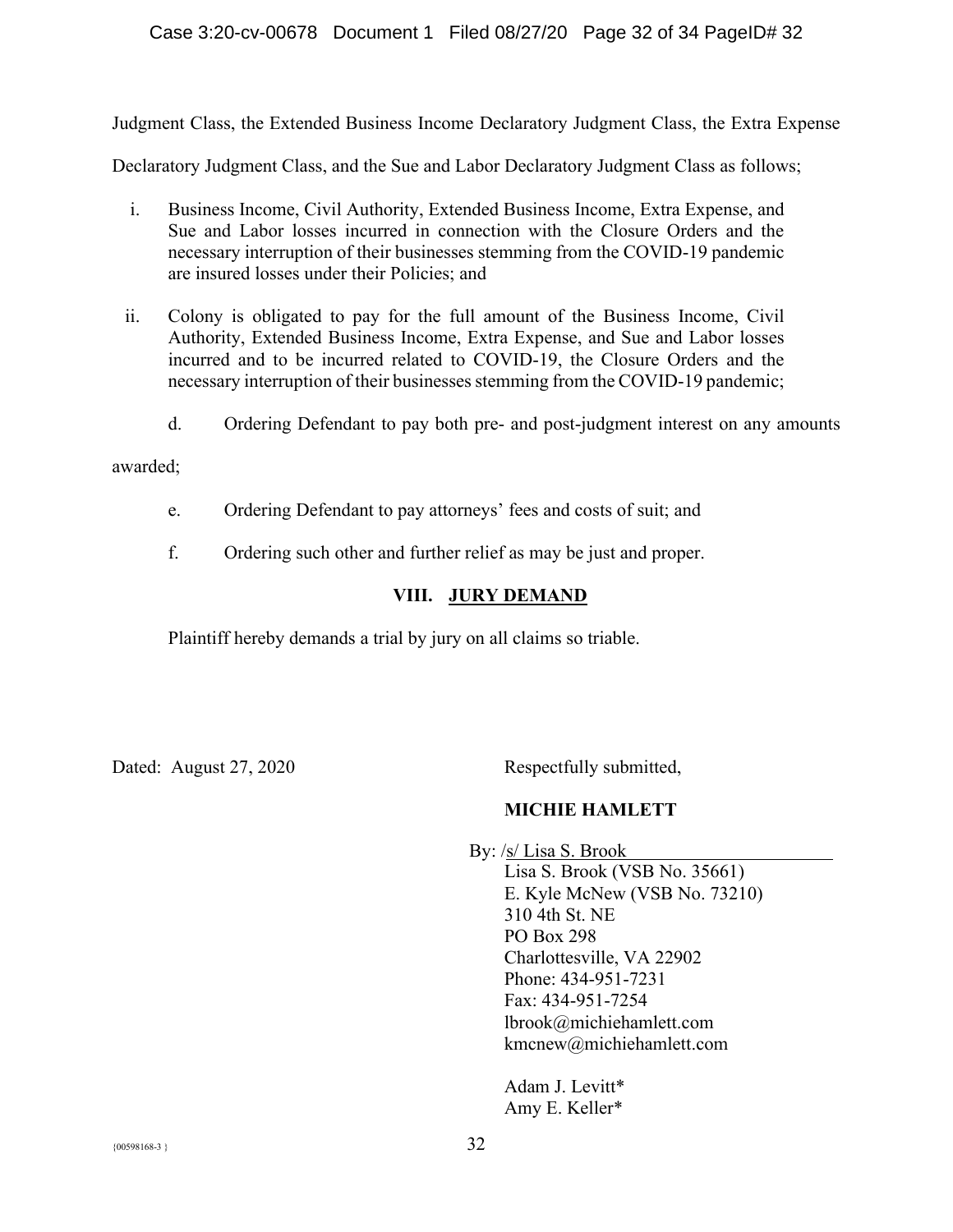Daniel R. Ferri\* Mark Hamill\* Laura E. Reasons\* **DICELLO LEVITT GUTZLER LLC** Ten North Dearborn Street, Sixth Floor Chicago, Illinois 60602 Telephone: 312-214-7900 alevitt@dicellolevitt.com akeller@dicellolevitt.com dferri@dicellolevitt.com mhamill@dicellolevitt.com lreasons@dicellolevitt.com

Mark A. DiCello\* Kenneth P. Abbarno\* Mark Abramowitz\* **DICELLO LEVITT GUTZLER LLC** 7556 Mentor Avenue Mentor, Ohio 44060 Telephone: 440-953-8888 madicello@dicellolevitt.com kabbarno@dicellolevitt.com mabramowitz@dicellolevitt.com

W. Mark Lanier\* Alex Brown\* Ralph (Skip) McBride\* **THE LANIER LAW FIRM PC** 10940 West Sam Houston Parkway North Suite 100 Houston, Texas 77064 Telephone: 713-659-5200 WML@lanierlawfirm.com alex.brown@lanierlawfirm.com Skip.McBride@LanierLawFirm.com

Timothy W. Burns\* Jeff J. Bowen \* Jesse J. Bair\* Freya K. Bowen\* **BURNS BOWEN BAIR LLP** One South Pinckney Street, Suite 930 Madison, Wisconsin 53703 Telephone: 608-286-2302 tburns@bbblawllp.com jbowen@bbblawllp.com jbair@bbblawllp.com